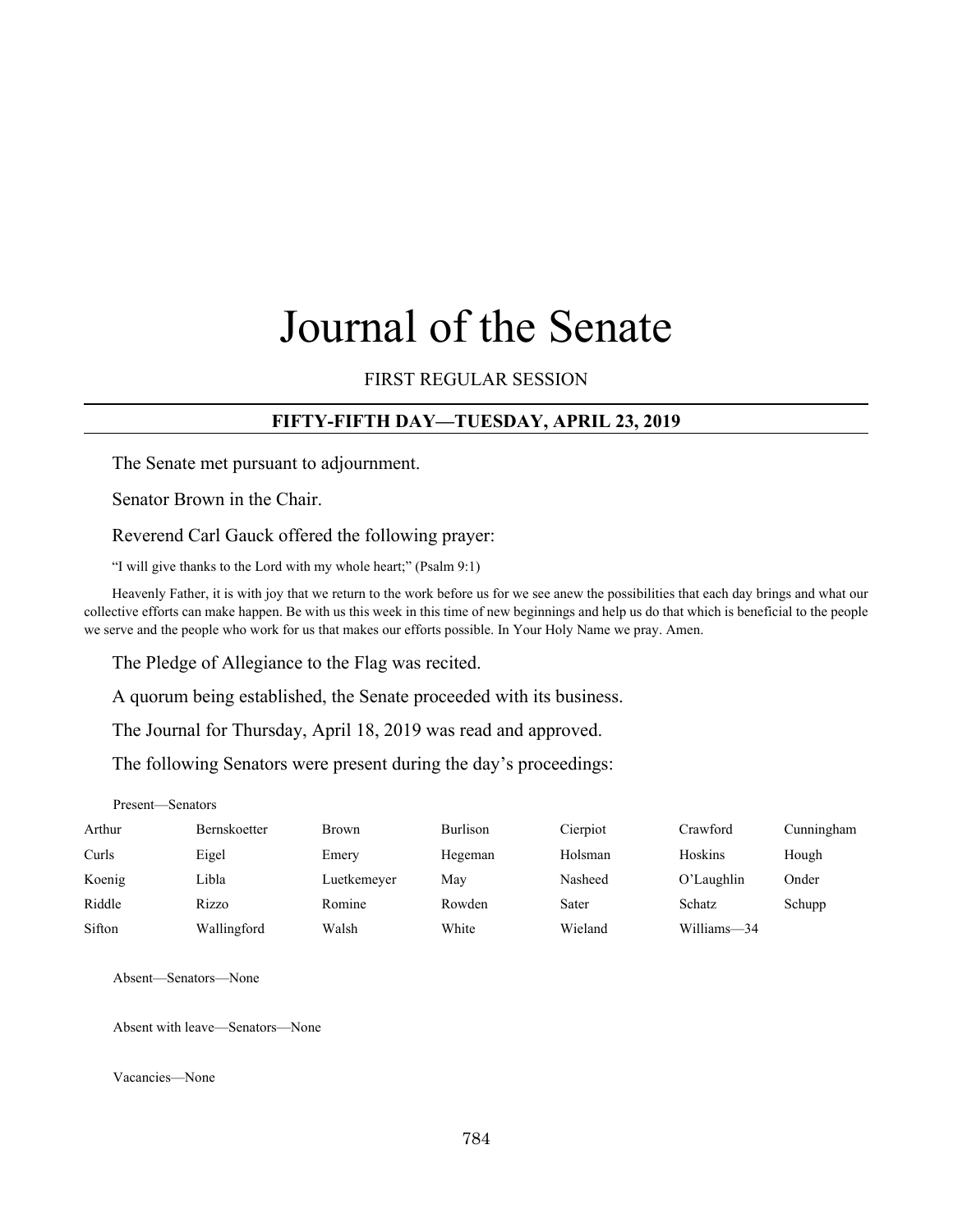#### **RESOLUTIONS**

Senator Williams offered Senate Resolution No. 676, regarding Hazelwood West Middle School Green Team, which was adopted.

Senator Williams offered Senate Resolution No. 677, regarding Brown Elementary School Green Team, which was adopted.

Senator Romine offered Senate Resolution No. 678, regarding Teresa Campbell, Caledonia, which was adopted.

Senator Romine offered Senate Resolution No. 679, regarding Julie Kingsland, De Soto, which was adopted.

Senator Romine offered Senate Resolution No. 680, regarding Mary Beth Sapper, De Soto, which was adopted.

Senator Romine offered Senate Resolution No. 681, regarding Elizabeth Elaine Huskey, De Soto, which was adopted.

Senator Bernskoetter offered Senate Resolution No. 682, regarding Eagle Scout Luke Ryan Daledovich, Lohman, which was adopted.

Senator Crawford offered Senate Resolution No. 683, regarding Freeda Myers, Lebanon, which was adopted.

Senator Crawford offered Senate Resolution No. 684, regarding Joe Gay, Sedalia, which was adopted.

Senator Koenig offered Senate Resolution No. 685, regarding Alison Senkbeil, St. Louis, which was adopted.

Senator Koenig offered Senate Resolution No. 686, regarding Sarah Marie Siqing Lovett, St. Louis, which was adopted.

Senator Koenig offered Senate Resolution No. 687, regarding Kristen Adeline Eads, Ballwin, which was adopted.

Senator Koenig offered Senate Resolution No. 688, regarding Lauren Chong, Des Peres, which was adopted.

Senator Koenig offered Senate Resolution No. 689, regarding Annagrace Violette, St. Louis, which was adopted.

Senator Schupp offered Senate Resolution No. 690, regarding Molly Crawford, St. Louis, which was adopted.

Senator Schupp offered Senate Resolution No. 691, regarding Connie Chen, St. Louis, which was adopted.

Senator Schupp offered Senate Resolution No. 692, regarding Eagle Scout William Andrew Unk, Chesterfield, which was adopted.

Senator Schupp offered Senate Resolution No. 693, regarding the Ninety-fifth Birthday of Evelyn R. Portnoff, St. Louis, which was adopted.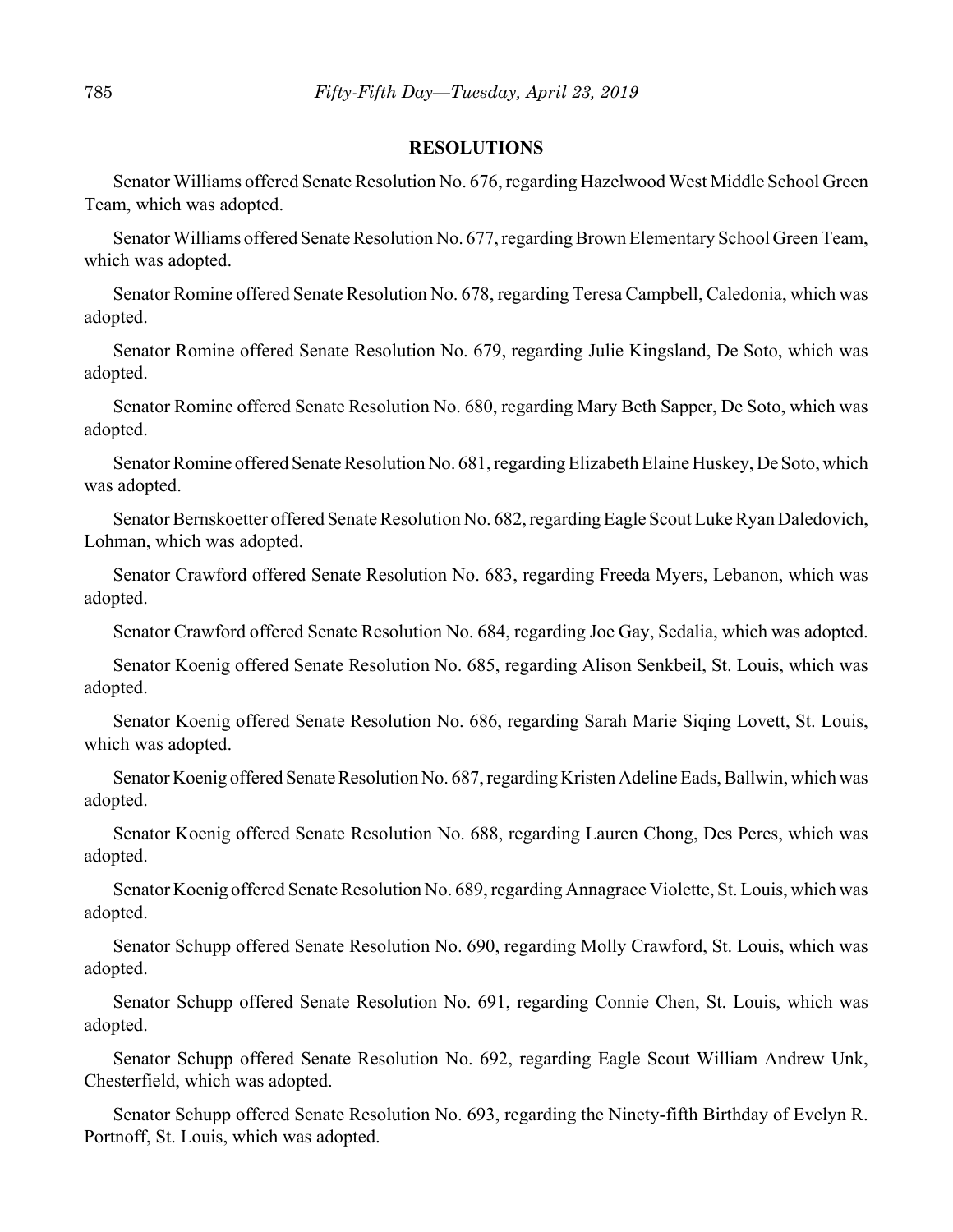Senator Williams offered Senate Resolution No. 694, regarding Mayor Harold Jay Sanger, Clayton, which was adopted.

Senator Wallingford offered Senate Resolution No. 695, regarding Donald Frederick "Don" Schuette, Jackson, which was adopted.

Senator Brown offered Senate Resolution No. 696, regarding the United States Coast Guard Auxiliary, 8th Western Rivers Region, Division 3, Lake of the Ozarks, which was adopted.

#### **CONCURRENT RESOLUTIONS**

Senator White offered the following concurrent resolution:

#### SENATE CONCURRENT RESOLUTION NO. 27

Whereas, cardiovascular disease is the leading cause of death due to complications associated with diabetes, such as high blood sugar, high blood pressure, and obesity; and

Whereas, cardiovascular disease is a term used to define problems with the heart and blood vessels such as heart attacks, heart failure, and strokes, and is two to four times greater in adults with type 2 (adult onset) diabetes; and

Whereas, type 2 diabetes is the most common type of diabetes, representing an estimated ninety to ninety-five percent of all diagnosed adult diabetes cases in the United States; and

Whereas, diabetes is the seventh leading cause of death in the United States with eight million Americans undiagnosed and more than five thousand Americans diagnosed each day; and

Whereas, findings from a recent study reveal fifty-two percent of adults living with type 2 diabetes are unaware they are at an increased risk of dying from cardiovascular disease; and

Whereas, cardiovascular disease causes sixty-eight percent (or more than two out of every three) deaths in people with type 2 diabetes in the United States; and

Whereas, the total health care costs for the treatment of diabetes were reported to be approximately two hundred forty-five billion dollars annually, with direct medical costs accounting for one hundred thirty-six billion dollars of the total costs in 2013, and cardiovascular disease accounting for twenty-eight percent (or approximately thirty-eight billion dollars) of costs for treating diabetes patients; and

Whereas, in the state of Missouri, the amount paid by Medicare for type 2 diabetes and cardiovascular disease totals eight hundred fortythree million two hundred seven thousand five hundred nine dollars for three hundred ninety-six beneficiaries; and

Whereas, awareness and education about the cardiovascular risks associated with diabetes can effectively reduce the overall outcome and financial burden of the illness; and

Whereas, the Missouri Department of Health and Senior Services and other relevant partners seek to promote awareness, education, and action related to the link between cardiovascular disease and type 2 diabetes:

Now Therefore Be It Resolved that the members of the Missouri Senate, One Hundredth General Assembly, First Regular Session, the House of Representatives concurring therein, hereby designate the month of November 2019 as Cardiovascular Disease and Type 2 Diabetes Awareness Month in Missouri and encourage others to promote education and awareness of the connection between cardiovascular disease and type 2 diabetes; and

Be It Further Resolved that the Secretary of the Senate be instructed to prepare properly inscribed copies of this resolution to Director of the Department of Health and Senior Services.

#### **MESSAGES FROM THE HOUSE**

The following messages were received from the House of Representatives through its Chief Clerk:

Mr. President: I am instructed by the House of Representatives to inform the Senate that the House has taken up and passed **HB 637**, entitled:

An Act to repeal sections 313.905, 313.915, 313.920, 313.925, 313.935, 313.945, 313.950, and 313.955, RSMo, and to enact in lieu thereof ten new sections relating to fantasy sports contests, with penalty provisions.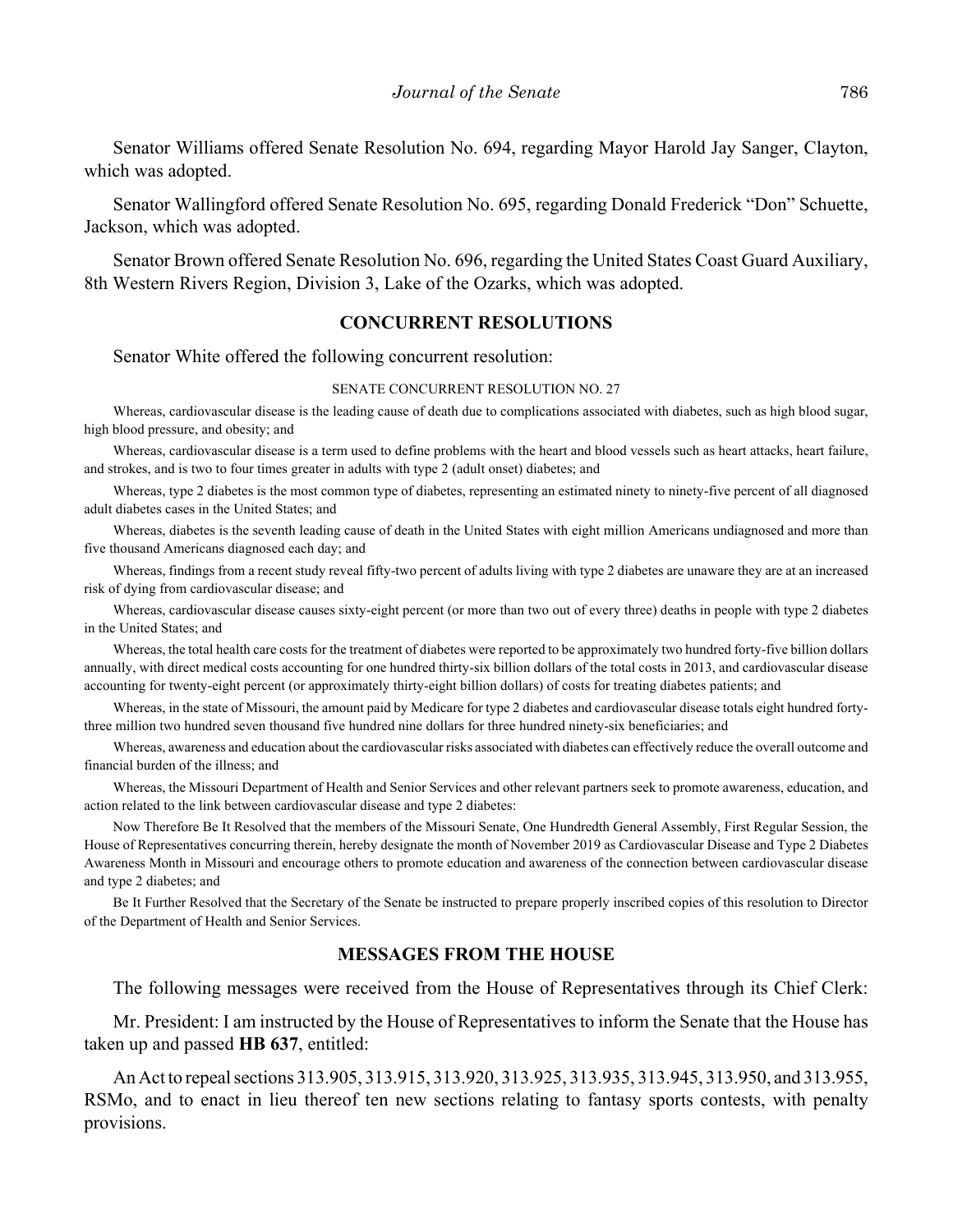In which the concurrence of the Senate is respectfully requested.

Read 1st time.

Also,

Mr. President: I am instructed by the House of Representatives to inform the Senate that the House has taken up and passed **HCB 1**, entitled:

An Act to authorize the conveyance of certain state property.

In which the concurrence of the Senate is respectfully requested.

Read 1st time.

President Pro Tem Schatz assumed the Chair.

# **REPORTS OF STANDING COMMITTEES**

Senator Hegeman, Chairman of the Committee on Appropriations, submitted the following reports:

Mr. President: Your Committee on Appropriations, to which was referred **HCS** for **HB 1**, begs leave to report that it has considered the same and recommends that the bill do pass.

Also,

Mr. President: Your Committee on Appropriations, to which was referred **HCS** for **HB 2**, begs leave to report that it has considered the same and recommends that the Senate Committee Substitute, hereto attached, do pass.

Also,

Mr. President: Your Committee on Appropriations, to which was referred **HCS** for **HB 3**, begs leave to report that it has considered the same and recommends that the Senate Committee Substitute, hereto attached, do pass.

Also,

Mr. President: Your Committee on Appropriations, to which was referred **HCS** for **HB 4**, begs leave to report that it has considered the same and recommends that the Senate Committee Substitute, hereto attached, do pass.

Also,

Mr. President: Your Committee on Appropriations, to which was referred **HCS** for **HB 5**, begs leave to report that it has considered the same and recommends that the Senate Committee Substitute, hereto attached, do pass.

Also,

Mr. President: Your Committee on Appropriations, to which was referred **HCS** for **HB 6**, begs leave to report that it has considered the same and recommends that the Senate Committee Substitute, hereto attached, do pass.

Also,

Mr. President: Your Committee on Appropriations, to which was referred **HCS** for **HB 7**, begs leave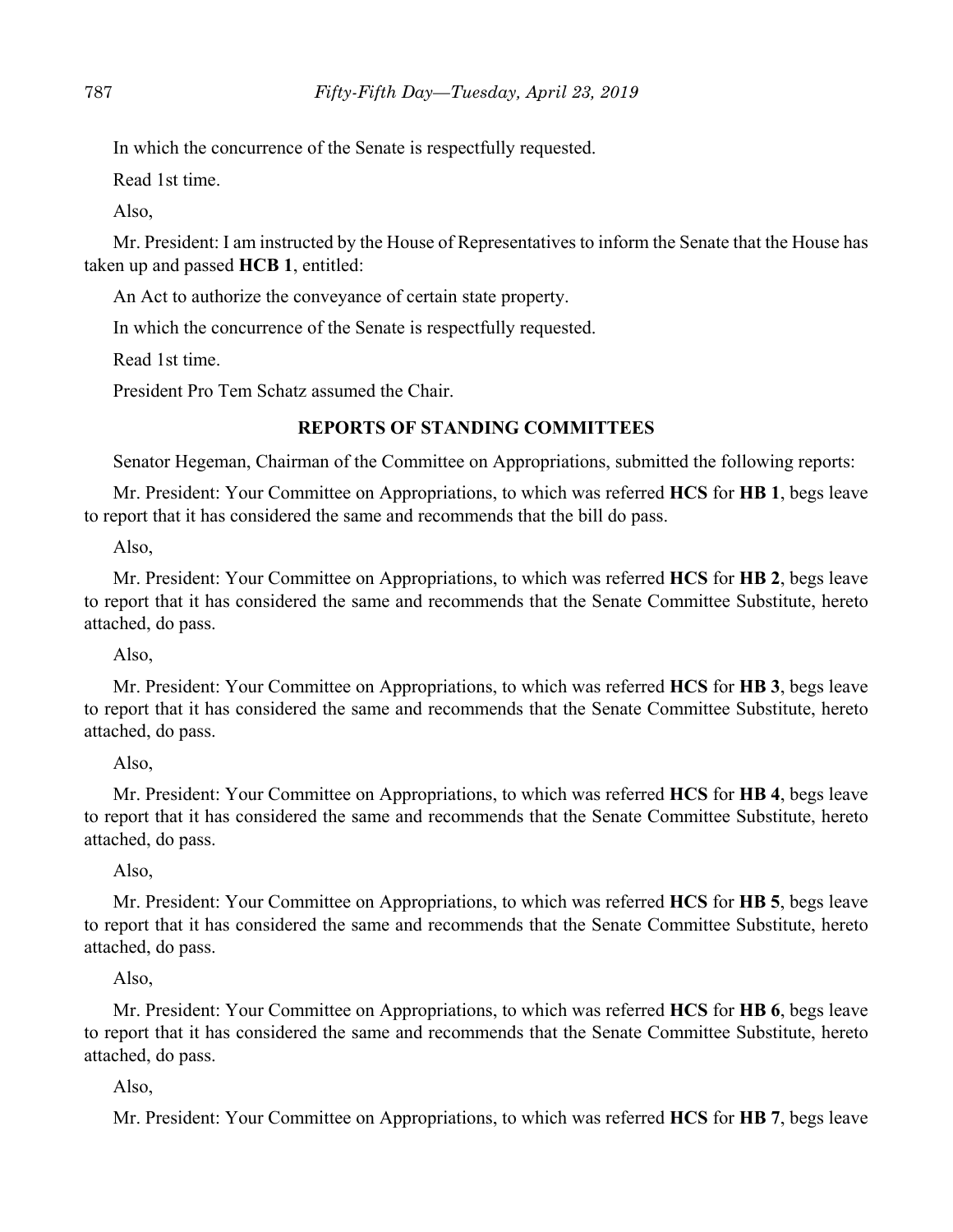to report that it has considered the same and recommends that the Senate Committee Substitute, hereto attached, do pass.

Also,

Mr. President: Your Committee on Appropriations, to which was referred **HCS** for **HB 8**, begs leave to report that it has considered the same and recommends that the Senate Committee Substitute, hereto attached, do pass.

Also,

Mr. President: Your Committee on Appropriations, to which was referred **HCS** for **HB 9**, begs leave to report that it has considered the same and recommends that the Senate Committee Substitute, hereto attached, do pass.

Also,

Mr. President: Your Committee on Appropriations, to which was referred **HCS** for **HB 10**, begs leave to report that it has considered the same and recommends that the Senate Committee Substitute, hereto attached, do pass.

Also,

Mr. President: Your Committee on Appropriations, to which was referred **HCS** for **HB 11**, begs leave to report that it has considered the same and recommends that the Senate Committee Substitute, hereto attached, do pass.

Also,

Mr. President: Your Committee on Appropriations, to which was referred **HCS** for **HB 12**, begs leave to report that it has considered the same and recommends that the Senate Committee Substitute, hereto attached, do pass.

Also,

Mr. President: Your Committee on Appropriations, to which was referred **HCS** for **HB 13**, begs leave to report that it has considered the same and recommends that the Senate Committee Substitute, hereto attached, do pass.

Senator Brown assumed the Chair.

## **HOUSE BILLS ON THIRD READING**

At the request of Senator Luetkemeyer, **HB 188** was placed on the Informal Calendar.

**HB 612**, introduced by Representative Coleman (97), entitled:

An Act to repeal section 620.010, RSMo, and to enact in lieu thereof two new sections relating to the Missouri state council on the arts.

Was taken up by Senator Crawford.

On motion of Senator Crawford, **HB 612** was read the 3rd time and passed by the following vote:

YEAS—Senators

Arthur Bernskoetter Brown Burlison Cierpiot Crawford Cunningham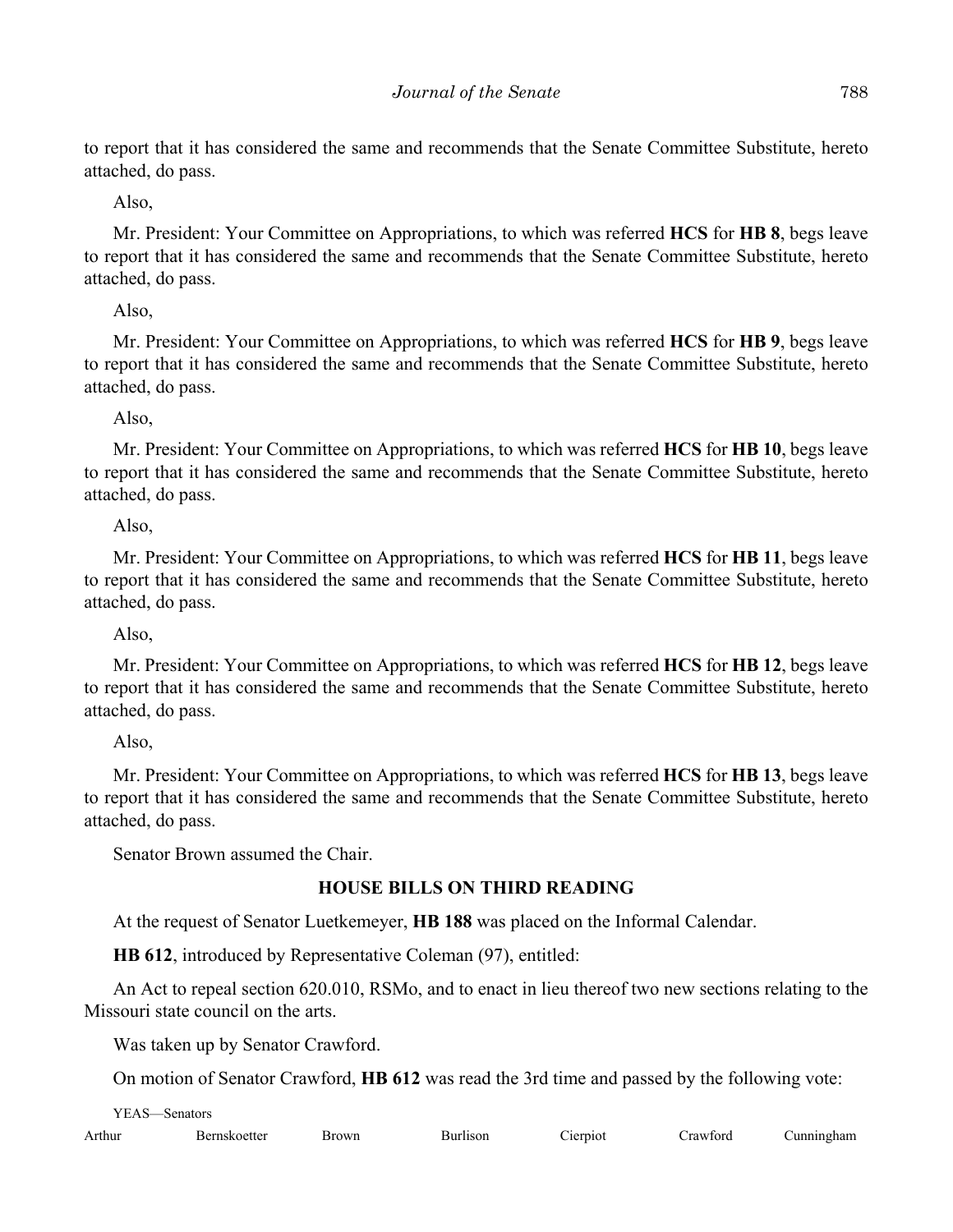| Curls  | Eigel       | Emery       | Hegeman | Holsman | Hoskins     | Hough  |
|--------|-------------|-------------|---------|---------|-------------|--------|
| Koenig | Libla       | Luetkemeyer | May     | Nasheed | O'Laughlin  | Onder  |
| Riddle | Rizzo       | Romine      | Rowden  | Sater   | Schatz      | Schupp |
| Sifton | Wallingford | Walsh       | White   | Wieland | Williams-34 |        |

NAYS—Senators—None

Absent—Senators—None

Absent with leave—Senators—None

Vacancies—None

The President declared the bill passed.

On motion of Senator Crawford, title to the bill was agreed to.

Senator Crawford moved that the vote by which the bill passed be reconsidered.

Senator Rowden moved that motion lay on the table, which motion prevailed.

#### **HCS** for **HB 397**, with **SCS**, entitled:

An Act to repeal sections 567.020, 578.421, 578.423, 578.427, and 610.131, RSMo, and to enact in lieu thereof five new sections relating to the protection of children from sex trafficking, with penalty provisions.

Was taken up by Senator Riddle.

**SCS** for **HCS** for **HB 397**, entitled:

## SENATE COMMITTEE SUBSTITUTE FOR HOUSE COMMITTEE SUBSTITUTE FOR HOUSE BILL NO. 397

An Act to repeal sections 567.020, 578.421, 578.423, and 610.131, RSMo, and to enact in lieu thereof four new sections relating to the protection of children from sex trafficking, with penalty provisions.

Was taken up.

Senator Riddle moved that **SCS** for **HCS** for **HB 397** be adopted.

Senator Riddle offered **SS** for **SCS** for **HCS** for **HB 397**, entitled:

# SENATE SUBSTITUTE FOR SENATE COMMITTEE SUBSTITUTE FOR HOUSE COMMITTEE SUBSTITUTE FOR HOUSE BILL NO. 397

An Act to repeal sections 208.044, 208.151, 210.025, 210.192, 210.194, 210.195, 210.201, 210.211, 210.221, 210.245, 210.252, 210.254, 210.565, 210.1014, 210.1080, 452.377, 454.507, 454.600, 454.603, 513.430, 566.147, 567.020, 578.421, 578.423, and 610.131, RSMo, and to enact in lieu thereof twenty-six new sections relating to the protection of children, with penalty provisions and an emergency clause for certain sections.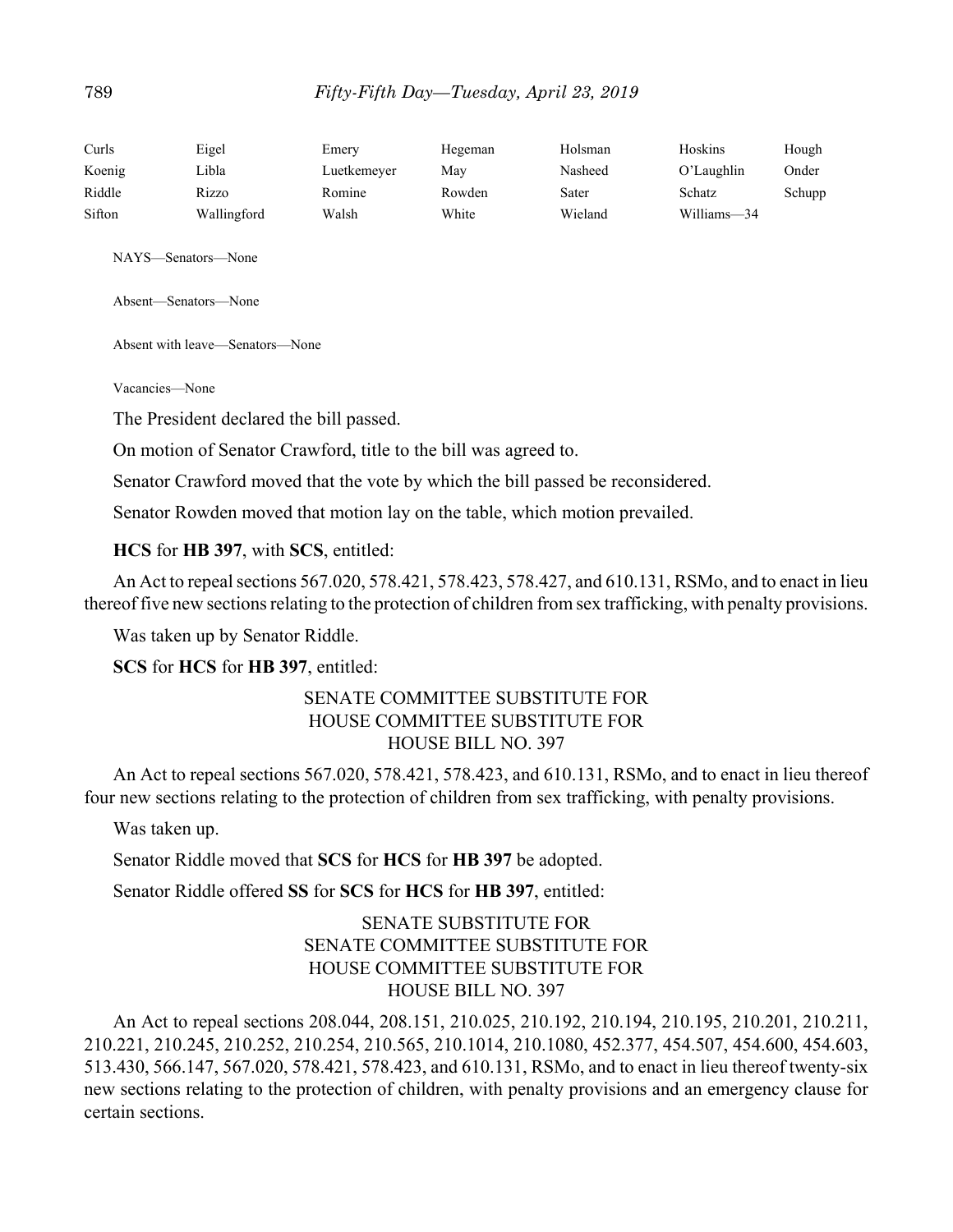Senator Riddle moved that **SS** for **SCS** for **HCS** for **HB 397** be adopted.

Senator Onder offered **SA 1**:

#### SENATE AMENDMENT NO. 1

Amend Senate Substitute for Senate Committee Substitute for House Committee Substitute for House Bill No. 397, Page 76, Section 567.020, Line 13, by inserting after all of said line the following:

"567.050. 1. A person commits the offense of promoting prostitution in the first degree if he or she knowingly:

(1) Promotes prostitution by compelling a person to enter into, engage in, or remain in prostitution; **[**or**]**

(2) Promotes prostitution of a person less than sixteen years of age**; or**

**(3) Owns, manages, or operates an interactive computer service, or conspires or attempts to do so, with the intent to promote or facilitate the prostitution of another. As used in this subdivision, the term "interactive computer service" shall mean: any information service, system, or access software provider that provides or enables computer access by multiple users to a computer server, including specifically a service or system that provides access to the internet and such systems operated or services offered by libraries or educational institutions**.

2. The term "compelling" includes:

(1) The use of forcible compulsion;

(2) The use of a drug or intoxicating substance to render a person incapable of controlling his conduct or appreciating its nature;

(3) Withholding or threatening to withhold dangerous drugs or a narcotic from a drug dependent person.

3. **(1)** The offense of promoting prostitution in the first degree under subdivision (1) **or (3)** of subsection 1 of this section is a class B felony.

**(2) The offense of promoting prostitution in the first degree under subdivision (3) of subsection 1 of this section is a class A felony if a person acts in reckless disregard of the fact that such conduct contributed to the offense of trafficking for the purposes of sexual exploitation under section 566.209.**

**(3)** The offense of promoting prostitution in the first degree under subdivision (2) of subsection 1 of this section is a felony punishable by a term of imprisonment not less than ten years and not to exceed fifteen years.

**4. A person injured by the acts committed in violation of subdivision (3) of subsection 1 of this section or subdivision (2) of subsection 3 of this section shall have a civil cause of action to recover damages and reasonable attorneys' fees for such injury.**

**5. In addition to the court's authority to order a defendant to make restitution for the damage or loss caused by his or her offense as provided in section 559.105, the court shall enter a judgment of restitution against the defendant convicted of violating subdivision (3) of subsection 1 of this section and subdivision (2) of subsection 3 of this section.**"; and

Further amend the title and enacting clause accordingly.

Senator Onder moved that the above amendment be adopted, which motion prevailed.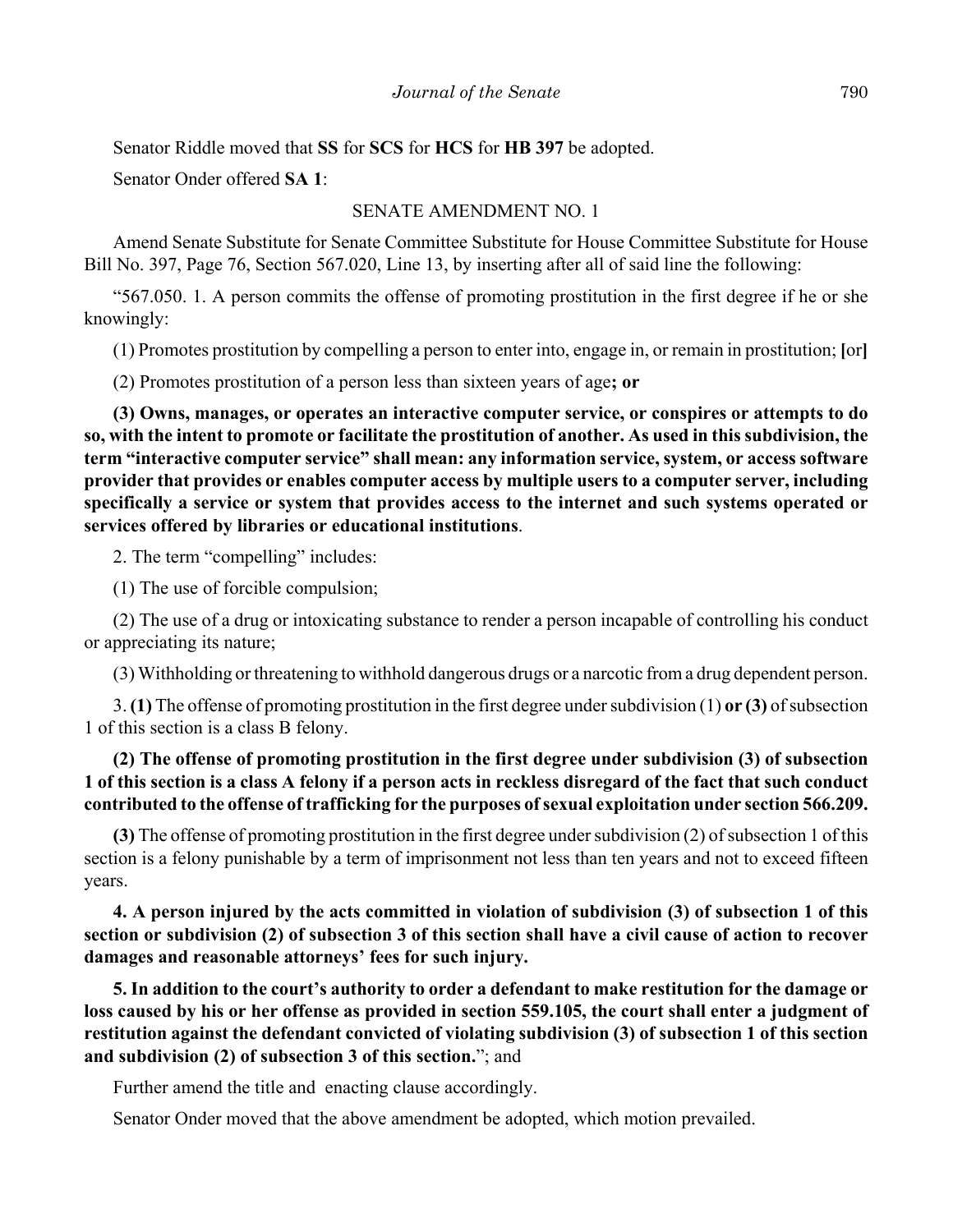Senator Rowden assumed the Chair.

Senator Luetkemeyer assumed the Chair.

Senator Nasheed offered **SA 2**:

#### SENATE AMENDMENT NO. 2

Amend Senate Substitute for Senate Committee Substitute for House Committee Substitute for House Bill No. 397, Page 72, Section 513.430, Line 27, by inserting after all of said line the following:

"565.027. 1. A person commits the offense of involuntary manslaughter in the second degree if he or she**:**

**(1)** Acts with criminal negligence to cause the death of any person**; or**

**(2) Knowingly incites any minor under the age of eighteen to commit self-murder, including through the use of telephone or electronic communications, and such incitement results in the death of such person**.

2. The offense of involuntary manslaughter in the second degree is a class E felony, unless the victim is intentionally targeted as a law enforcement officer, as defined in section 556.061, or the victim is targeted because he or she is a relative within the second degree of consanguinity or affinity to a law enforcement officer, in which case it is a class D felony."; and

Further amend the title and enacting clause accordingly.

Senator Nasheed moved that the above amendment be adopted.

Senator Sifton requested a roll call vote be taken on the adoption of **SA 2**. He was joined in his request by Senators May, Nasheed, Schupp and Walsh.

At the request of Senator Nasheed, **SA 2** was withdrawn.

Senator Riddle moved that **SS** for **SCS** for **HCS** for **HB 397**, as amended, be adopted, which motion prevailed.

Senator Riddle moved that **SS** for **SCS** for **HCS** for **HB 397**, as amended, be read the 3rd time and was recognized to close.

President Pro Tem Schatz referred **SS** for **SCS** for **HCS** for **HB 397**, as amended, to the Committee on Fiscal Oversight.

#### **REFERRALS**

President Pro Tem Schatz referred **HCS No. 2** for **HB 499**; **HB 219**; **HB 126**, with **SCS**; **HCS** for **HB 447**, with **SCS**; and **HCS** for **HB 564**, with **SCS**, to the Committee on Fiscal Oversight.

## **SENATE BILLS FOR PERFECTION**

Senator Hough moved that **SB 70** and **SB 128**, with **SCS**, be called from the Informal Calendar and taken up for perfection, which motion prevailed.

**SCS** for **SBs 70** and **128**, entitled: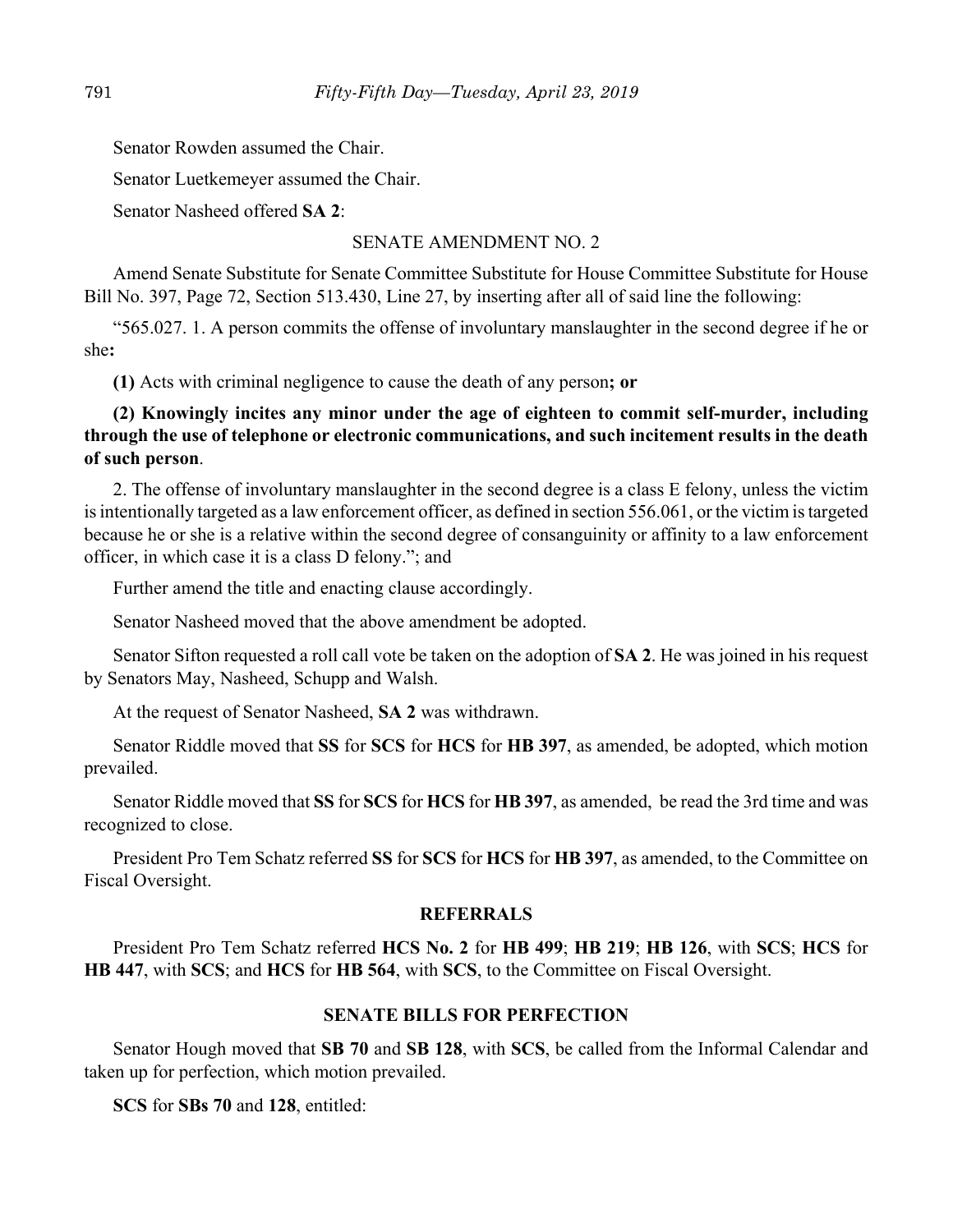## SENATE COMMITTEE SUBSTITUTE FOR SENATE BILLS NOS. 70 and 128

An Act to repeal sections 208.909, 208.918, and 208.924, RSMo, and to enact in lieu thereof three new sections relating to personal care assistance services.

Was taken up.

Senator Hough moved that **SCS** for **SBs 70** and **128** be adopted.

Senator Hough offered **SS** for **SCS** for **SBs 70** and **128**, entitled:

## SENATE SUBSTITUTE FOR SENATE COMMITTEE SUBSTITUTE FOR SENATE BILLS NOS. 70 and 128

An Act to repeal sections 192.007, 192.667, 198.082, 208.909, 208.918, 208.924, 344.030, and 376.690, RSMo, and to enact in lieu thereof twelve new sections relating to the administration of health care services, with existing penalty provisions.

Senator Hough moved that **SS** for **SCS** for **SBs 70** and **128** be adopted.

Senator White offered **SA 1**:

#### SENATE AMENDMENT NO. 1

Amend Senate Substitute for Senate Committee Substitute for Senate Bills Nos. 70 & 128, Page 12, Section 197.108, Line 27 of said page, by inserting after "organization" the following: "**or a competing hospital within fifty miles of the hospital to be inspected or surveyed**".

Senator White moved that the above amendment be adopted, which motion prevailed.

Senator Holsman offered **SA 2**:

#### SENATE AMENDMENT NO. 2

Amend Senate Substitute for Senate Committee Substitute for Senate Bills Nos. 70 and 128, Page 1, In the Title, Line 6, by inserting immediately after "provisions" the following: ", with an emergency clause for a certain section"; and

Further amend said bill, page 34, section 376.690, line 11, by inserting after all of said line the following:

"**376.1260. 1. (1) As used in this section, unless the context clearly requires otherwise, terms shall have the same meaning as ascribed to them in section 376.1350.**

**(2) As used in this section, the term "off-label usage" shall mean when a Food and Drug Administration-approved drug is used for the practice of medicine in a manner that differs from the approved drug label, including but not limited to:**

**(a) Used for a different disease or medical condition;**

**(b) Administered in a different manner; or**

**(c) Administered in a different dose.**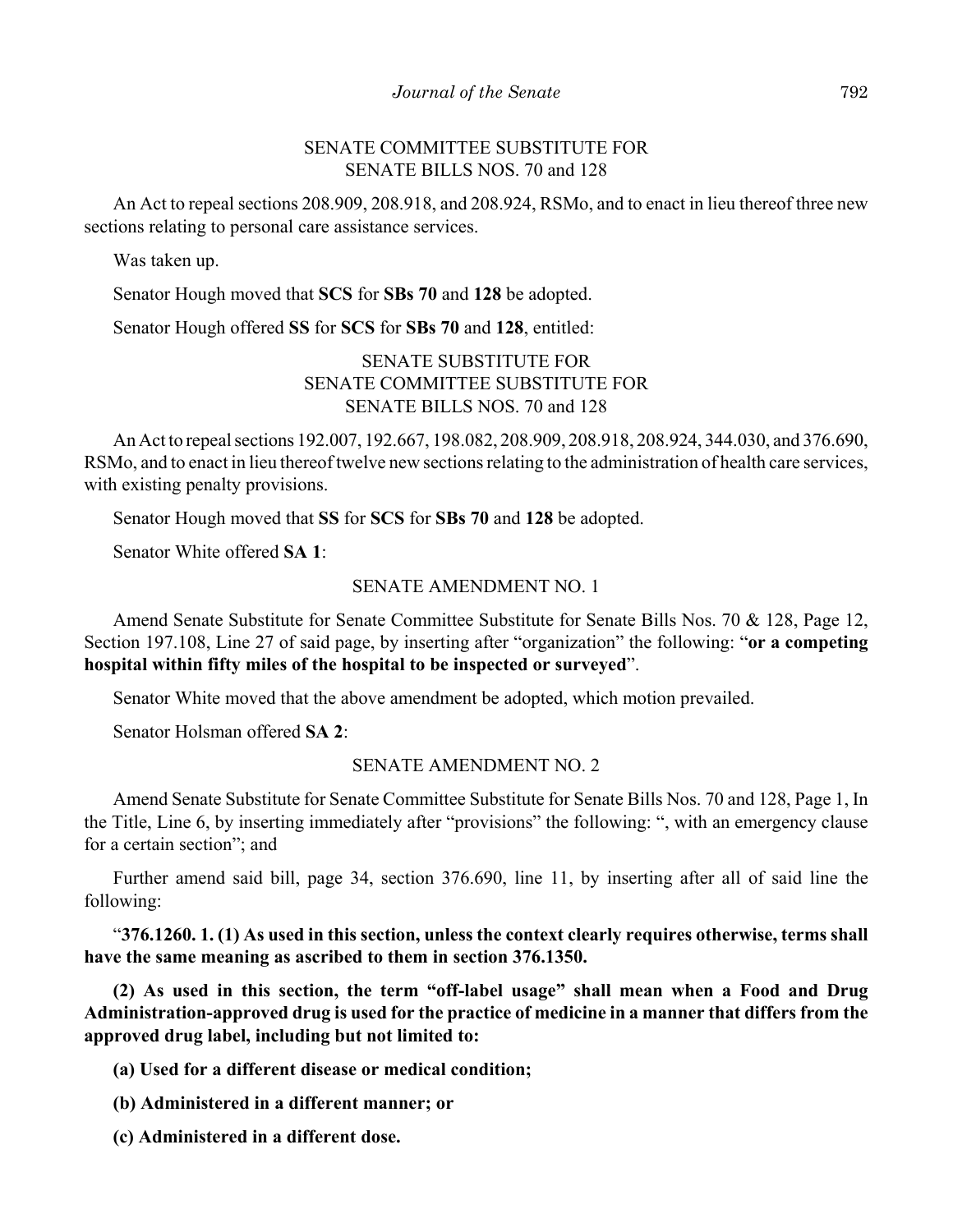**2. Each health benefit plan delivered, issued for delivery, continued, or renewed in the state shall provide coverage for an enrollee's off-label usage of drugs for purposes of cancer treatment when the drug has been prescribed or recommended to the enrollee by at least two licensed physicians who attest the drug may extend the enrollee's life.**"

"Section B. Because of the need for timely and affordable access to medical treatments, the enactment of section 376.1260 of this act is deemed necessary for the immediate preservation of the public health, welfare, peace and safety, and is hereby declared to be an emergency act within the meaning of the constitution, and the enactment of section 376.1260 of this act shall be in full force and effect upon its passage and approval."; and

Further amend the title and enacting clause accordingly.

Senator Holsman moved that the above amendment be adopted.

Senator Holsman offered **SA 1** to **SA 2**, which was read:

SENATE AMENDMENT NO. 1 TO SENATE AMENDMENT NO. 2

Amend Senate Amendment No. 2 to Senate Substitute for Senate Committee Substitute for Senate Bills Nos. 70 & 128, Page 1, Section 376.1260, Line 20, by striking the word "physicians" and inserting in lieu thereof the following: "**oncologists**".

Senator Holsman moved that **SA 1** to **SA 2** be adopted, which motion prevailed.

**SA 2**, as amended, was again taken up.

Senator Holsman moved that **SA 2**, as amended, be adopted, which motion prevailed.

Senator Onder offered **SA 3**:

# SENATE AMENDMENT NO. 3

Amend Senate Substitute for Senate Committee Substitute for Senate Bills Nos. 70 & 128, Page 2, Section 192.007, Lines 5-9, by striking all of said lines and inserting in lieu thereof the following:

"**(1) A medical doctor or a doctor of osteopathy degree; or**"; and further amend line 10 by striking "(3)" and inserting in lieu thereof the following: "**(2)**"; and further amend line 12 by striking the word "and" and inserting in lieu thereof the following: "**or**"; and further amend lines 13-18 by striking all of said lines and inserting in lieu thereof the following: "**public health or an equivalent academic degree from an institution of higher education approved by recognized accrediting agencies.**".

Senator Onder moved that the above amendment be adopted, which motion prevailed.

Senator Wieland offered **SA 4**:

## SENATE AMENDMENT NO. 4

Amend Senate Substitute for Senate Committee Substitute for Senate Bills Nos. 70 & 128, Page 34, Section 376.690, Line 11, by inserting after all of said line the following:

"**376.1212. 1. This section shall apply to any health benefit plan, as defined in section 376.1350, which is delivered, issued for delivery, continued, or renewed on or after January 1, 2020, which is**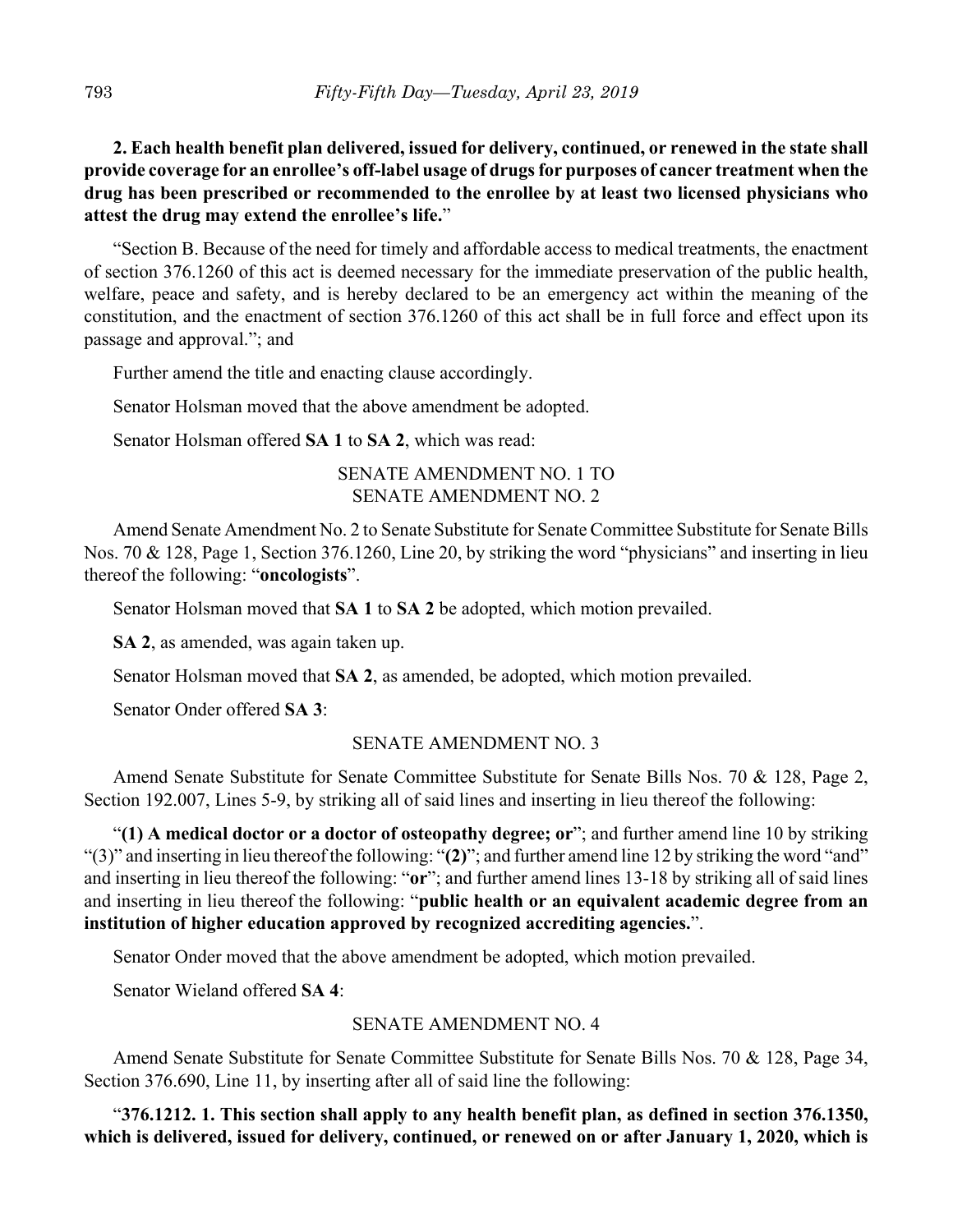**written inside the state of Missouri or written outside the state of Missouri but covering Missouri residents, and in which a person may only enroll in such plan during an initial, open, or special enrollment period.**

**2. Notwithstanding any other provision of law to the contrary, such health benefit plan shall permit enrollment of a pregnant person at any time after the commencement of her pregnancy, if such person would be otherwise eligible to enroll in such plan during such initial, open, or special enrollment period.**

**3. Such health benefit plan may require that such pregnancy be certified by a health care practitioner licensed in this state and acting within the scope of his or her practice.**

**4. Coverage shall be effective as of the first day of the month such pregnancy was certified, or if no certification is required, as of the first day of the month self-attestation of pregnancy was made by the person.**"; and

Further amend the title and enacting clause accordingly.

Senator Wieland moved that the above amendment be adopted, which motion prevailed.

Senator Hough moved that **SS** for **SCS** for **SBs 70** and **128**, as amended, be adopted, which motion prevailed.

On motion of Senator Hough, **SS** for **SCS** for **SBs 70** and **128**, as amended, was declared perfected and ordered printed.

Senator Hegeman moved that **SB 29**, with **SCS** and **SS** for **SCS** (pending), be called from the Informal Calendar and again taken up for perfection, which motion prevailed.

**SS** for **SCS** for **SB 29** was again taken up.

At the request of Senator Hegeman, **SS** for **SCS** for **SB 29** was withdrawn.

Senator Hegeman offered **SS No. 2** for **SCS** for **SB 29**, entitled:

SENATE SUBSTITUTE NO. 2 FOR SENATE COMMITTEE SUBSTITUTE FOR SENATE BILL NO. 29

An Act to repeal sections 190.839, 198.439, 208.431, 208.432, 208.433, 208.434, 208.435, 208.436, 208.437, 208.480, 338.550, and 633.401, RSMo, and to enact in lieu thereof thirteen new sections relating to reimbursement allowance assessments.

Senator Hegeman moved that **SS No. 2** for **SCS** for **SB 29** be adopted.

Senator Sater offered **SA 1**:

#### SENATE AMENDMENT NO. 1

Amend Senate Substitute No. 2 for Senate Committee Substitute for Senate Bill No. 29, Page 1, In the Title, Lines 5-6 of the title, by striking "reimbursement allowance assessments" and inserting in lieu thereof the following: "MO HealthNet"; and

Further amend said bill and page, Section 198.439, Line 10 of said page, by inserting after all of said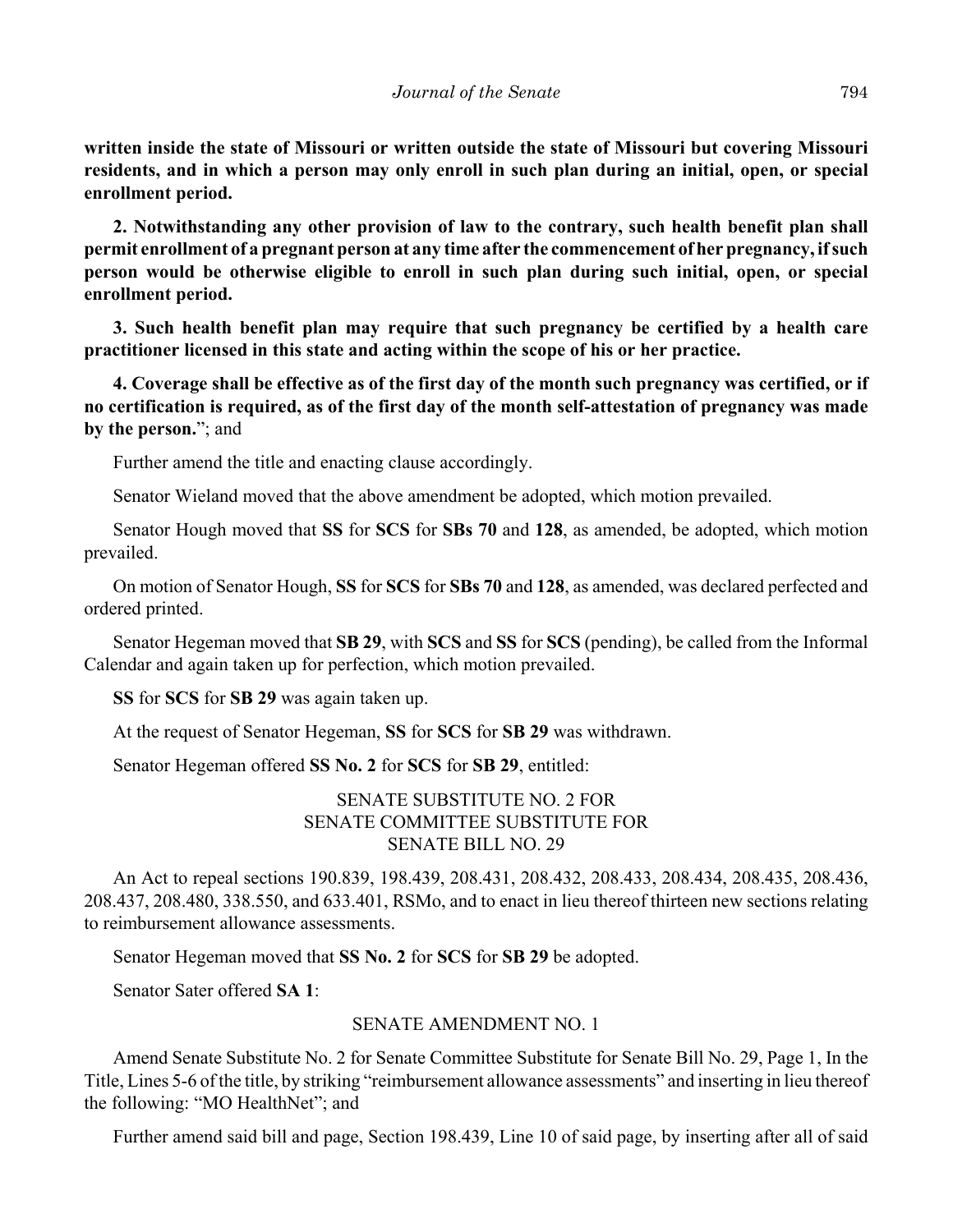line the following:

"**208.185. 1. Beginning January 1, 2020, MO HealthNet participants ages nineteen to sixty-four shall comply with the work and community engagement requirements under this section in order to remain eligible for MO HealthNet benefits, unless such participant is otherwise exempt from such requirements. Work and community engagement requirements shall include at least eighty hours each month of the following:**

**(1) Unsubsidized or subsidized private or public sector employment;**

**(2) Education, including vocational educational training, job skills training directly related to employment, education directly related to employment for individuals who have not received a high school diploma or certificate of high school equivalency, or satisfactory attendance at a secondary school;**

**(3) Community service;**

**(4) Job search and job readiness assistance;**

**(5) Provision of child care services to an individual who is participating in a community service program;**

**(6) Satisfaction of work requirements for participants of temporary assistance for needy families or the supplemental nutrition assistance program who are also MO HealthNet participants;**

**(7) Participation in a substance abuse treatment program; or**

**(8) Any combination thereof.**

**2. The work and community engagement requirements under this section shall not apply to a participant who is:**

**(1) Under the age of nineteen or over the age of sixty-four;**

**(2) Medically frail, including individuals:**

**(a) With disabling mental disorders;**

**(b) With serious and complex medical conditions;**

**(c) With a physical, intellectual, or developmental disability that significantly impairs their ability to perform one or more activities of daily living; or**

**(d) With a disability determination based on criteria under the Social Security Act, including a current determination by the department of social services that he or she is permanently or totally disabled;**

**(3) Pregnant or caring for a child under the age of one or otherwise a recipient of MO HealthNet services under section 208.662;**

**(4) A primary caregiver of a dependent child under the age of six or a dependent adult; provided, that not more than one participant may claim primary caregiver status in a household; or**

**(5) A participant who is also a participant of temporary assistance for needy families or the**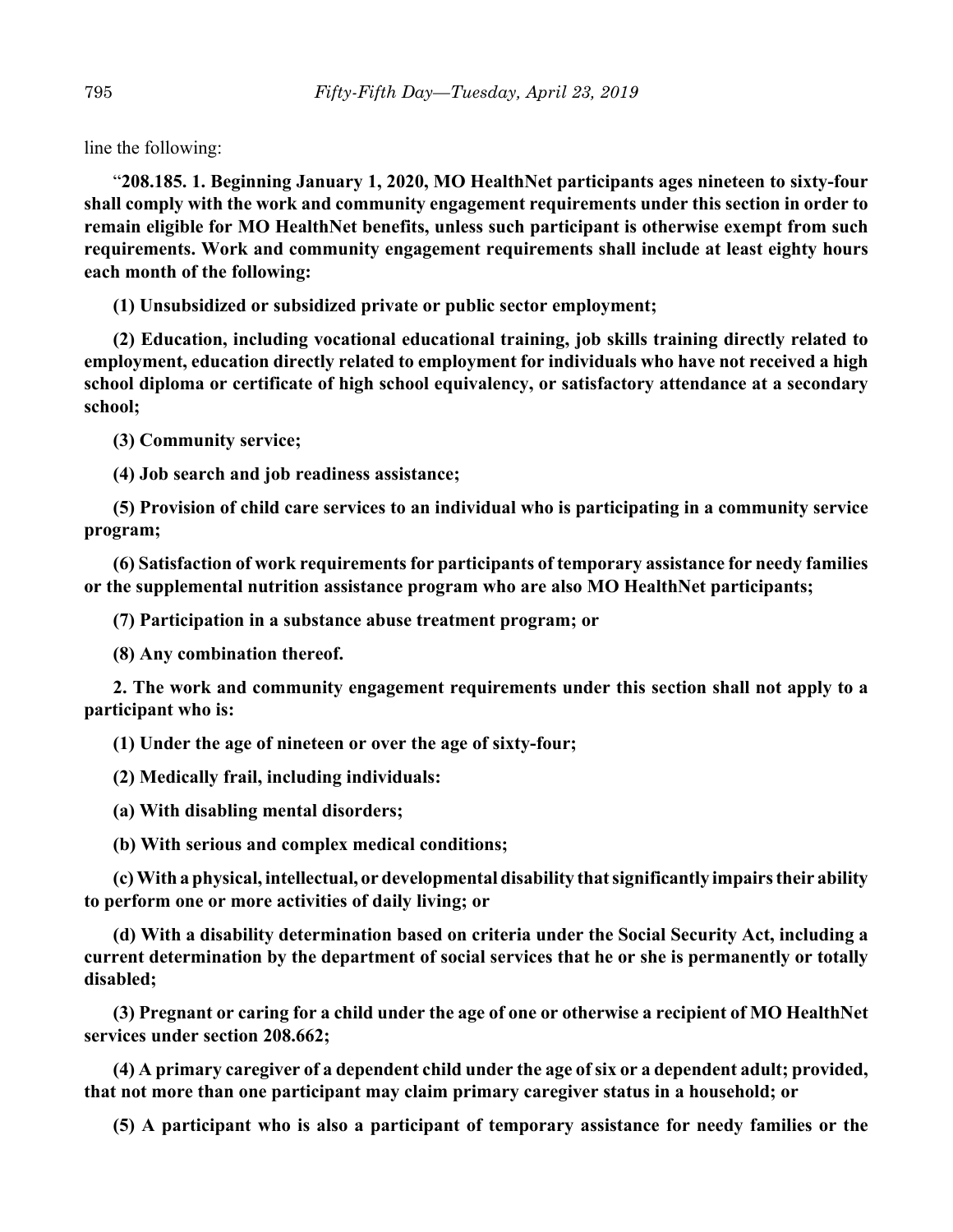**supplemental nutrition assistance program and who is exempt from the work requirements of either of those programs.**

**3. In order that work and community engagement requirements shall not be impossible or unduly burdensome for participants, the department may permit further exemptions from the work and community engagement requirements under this section in areas of high unemployment, limited economies or educational opportunities, or lack of public transportation, or for good cause. Good cause shall include, but not be limited to, the following circumstances:**

**(1) The participant has a disability as defined by the Americans with Disabilities Act, Section 504 of the Rehabilitation Act of 1973, or Section 1557 of the Patient Protection and Affordable Care Act and is unable to meet the work and community engagement requirements for reasons related to that disability;**

**(2) The participant has an immediate family member in the home with a disability as defined by the Americans with Disabilities Act, Section 504 of the Rehabilitation Act of 1973, or Section 1557 of the Patient Protection and Affordable Care Act and the participant is unable to meet the work and community engagement requirements for reasons related to the disability of such family member;**

**(3) The participant or an immediate family member in the home experiences a hospitalization or serious illness;**

**(4) The participant experiences the birth or death of a family member in the home;**

**(5) The participant experiences severe inclement weather, including a natural disaster, and is unable to meet the work and community engagement requirements; and**

**(6) The participant experiences a family emergency or other life-changing event, including divorce or domestic violence.**

**4. The department shall provide reasonable accommodations for participants with disabilities as defined by the Americans with Disabilities Act, Section 504 of the Rehabilitation Act of 1973, or Section 1557 of the Patient Protection and Affordable Care Act, as necessary, to enable such participants an equal opportunity to participant in and benefit from the work and community engagement requirements under this section. Reasonable accommodations shall include, but not be limited to, the following:**

**(1) Exemption from the work and community engagement requirements when the participant is unable to comply for reasons relating to his or her disability;**

**(2) Modification in the number of hours of work and community engagement required when a participant is unable to comply with the required number of hours; and**

**(3) Provision of support services necessary for compliance, when compliance is possible with such supports.**

**5. The department may promulgate rules and regulations to implement the provisions of this section. Any rule or portion of a rule, as that term is defined in section 536.010 that is created under the authority delegated in this section shall become effective only if it complies with and is subject to all of the provisions of chapter 536, and, if applicable, section 536.028. This section and chapter 536 are nonseverable and if any of the powers vested with the general assembly pursuant to chapter 536,**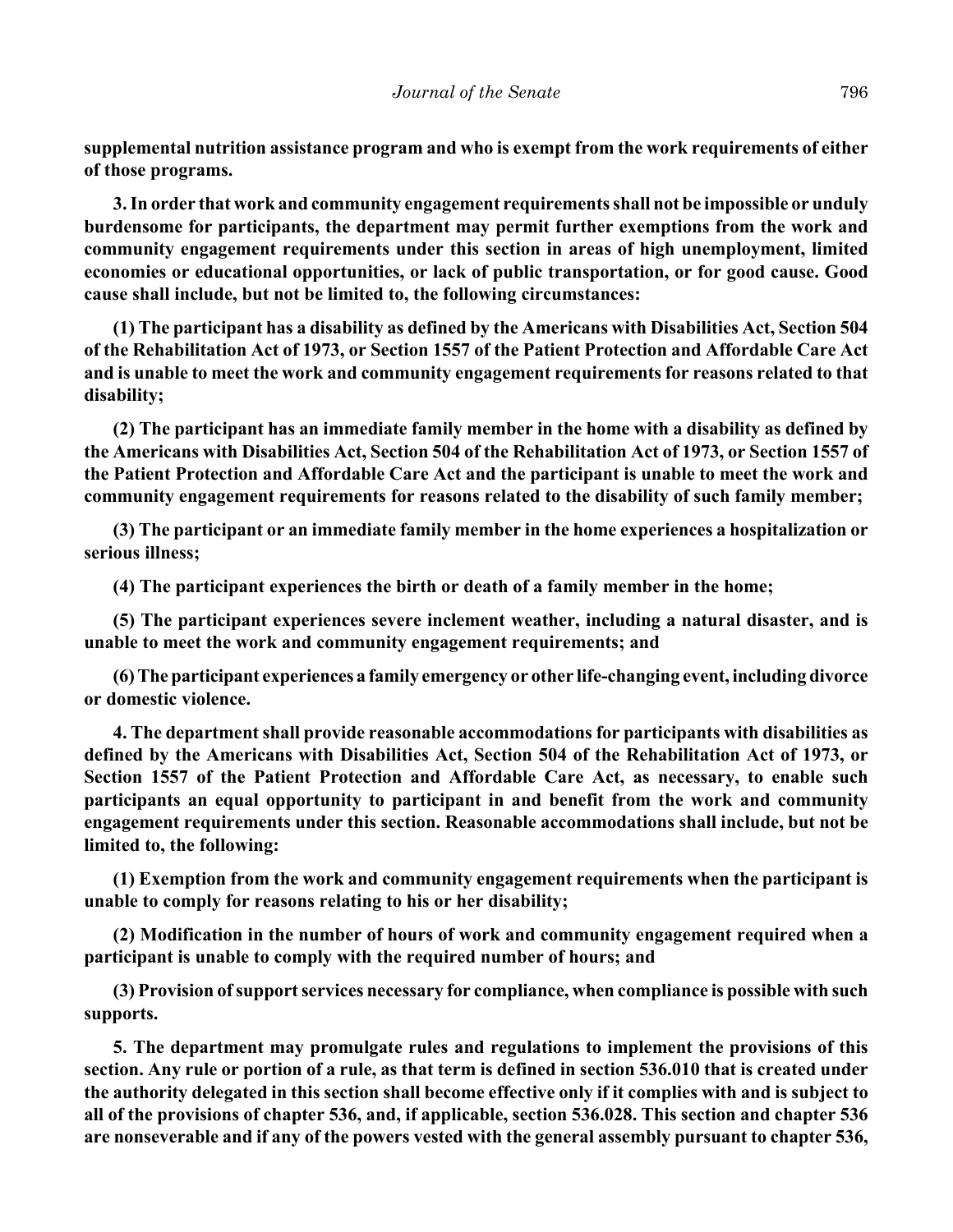**to review, to delay the effective date, or to disapprove and annul a rule are subsequently held unconstitutional, then the grant of rulemaking authority and any rule proposed or adopted after August 28, 2019, shall be invalid and void.**

**6. The department shall seek all appropriate waivers and state plan amendments from the federal Department of Health and Human Services necessary to implement the provisions of this section. The provisions of this section shall not be implemented unless such waivers and state plan amendments are approved.**"; and

Further amend the title and enacting clause accordingly.

Senator Sater moved that the above amendment be adopted.

Senator Brown assumed the Chair.

Senator Sifton offered **SSA 1** for **SA 1**:

## SENATE SUBSTITUTE AMENDMENT NO. 1 FOR SENATE AMENDMENT NO. 1

Amend Senate Substitute No. 2 for Senate Committee Substitute for Senate Bill No. 29, Page 1, In the Title, Lines 5-6 of the title, by striking "reimbursement allowance assessments" and inserting in lieu thereof the following: "MO HealthNet"; and

Further amend said bill and page, Section 198.439, line 10, by inserting after all of said line the following:

"**208.207. 1. Beginning January 1, 2020, individuals age nineteen to sixty-four, who are not otherwise eligible for MO HealthNet services under this chapter, who qualify for MO HealthNet services under section 42 U.S.C. 1396a(a)(10)(A)(i)(VIII) and as set forth in 42 CFR 435.119, and who have income at or below one hundred thirty-three percent of the federal poverty level plus five percent of the applicable family size as determined under 42 U.S.C. 1396a(e)(14) and as set forth in 42 CFR 435.603, shall be eligible for medical assistance under MO HealthNet and shall receive coverage for the health benefits service package.**

**2. For purposes of this section, "health benefits service package" shall mean, subject to federal approval, benefits covered by the MO HealthNet program as determined by the department of social services to meet the benchmark or benchmark-equivalent coverage requirement under 42 U.S.C. 1396a(k)(1).**

**3. The reimbursement rate to MO HealthNet providers for MO HealthNet services provided to individuals qualifying under the provisions of this section shall be comparable to commercial reimbursement payment levels with trend adjustment for comparable services. The rates shall be determined annually by the department of social services, and the department may develop such rates through a contracted actuary. The higher commercial comparable rates shall only apply for services provided to individuals qualifying under this section.**

**4. (1) The department of social services shall discontinue eligibility for persons who are eligible under subsection 1 of this section if:**

**(a) The federal medical assistance percentage established under 42 U.S.C. Section 1396d(y) or**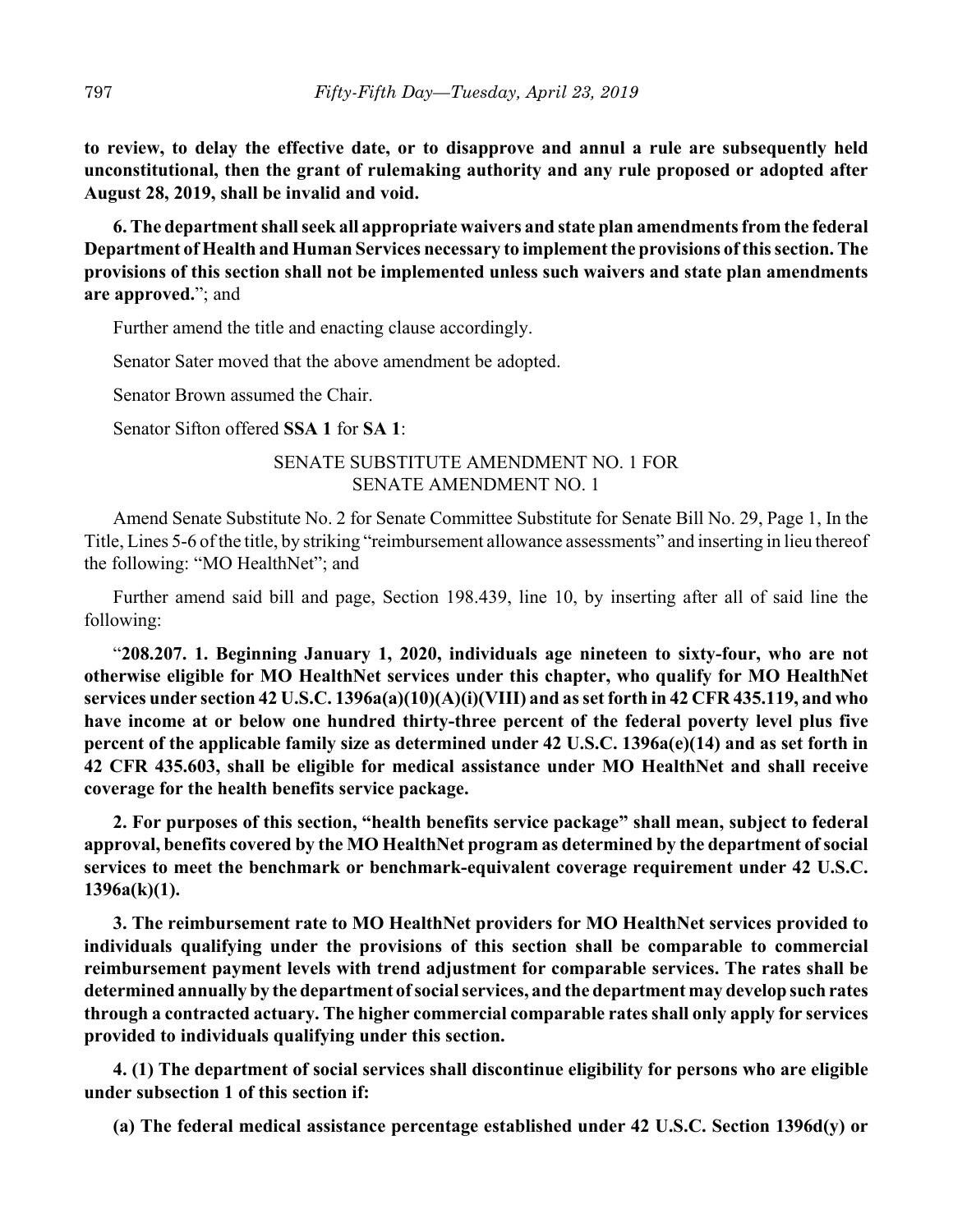**1396d(z) is less than ninety percent as specified for 2020 and each year thereafter or an amount determined by the MO HealthNet oversight committee to be necessary to maintain state budget solvency, whichever is lower; and**

**(b) The general assembly adopts a concurrent resolution to discontinue eligibility for persons who are eligible under subsection 1 of this section. Prior to any vote under this paragraph, the MO HealthNet oversight committee and the department of social services shall provide the general assembly with information on the current and projected expenses incurred due to expanding eligibility to persons under subsection 1 of this section in relation to health-related savings and revenues and health outcomes of individuals and families receiving benefits under subsection 1 of this section;**

**(2) The department of social services shall inform persons eligible under subsection 1 of this section that their benefits may be reduced or eliminated if federal funding decreases or is eliminated.**

**5. The MO HealthNet oversight committee shall conduct research and investigate any potential health-related savings and revenues associated with expanding eligibility to persons under subsection 1 of this section. The committee shall investigate the federal matching rate below which the state could not maintain the expanded eligibility to persons under subsection 1 of this section. If the amount is determined to be greater than ninety percent, the committee shall report its findings to the general assembly for its consideration prior to any vote under paragraph (b) of subdivision (1) of subsection 4 of this section. In conducting its research and investigation, the committee shall also determine the feasibility of:**

**(1) Implementing capped cost sharing for persons eligible under subsection 1 of this section which may be reduced based on healthy behaviors of participants;**

**(2) Expanding Medicaid coverage for certain health care services that are currently financed by the state; and**

**(3) Enrolling persons under subsection 1 of this section in private health benefit plans.**"; and

Further amend the title and enacting clause accordingly.

Senator Sifton moved that the above substitute amendment be adopted.

Senator Rizzo offered **SA 1** to **SSA 1** for **SA 1**:

## SENATE AMENDMENT NO. 1 TO SENATE SUBSTITUTE AMENDMENT NO. 1 FOR SENATE AMENDMENT NO. 1

Amend Senate Substitute Amendment No. 1 for Senate Amendment No. 1 to Senate Substitute No. 2 for Senate Committee Substitute for Senate Bill No. 29, Page 1, Line 5 of said amendment by inserting after all of said line the following:

"**208.185. 1. Beginning January 1, 2020, MO HealthNet participants ages nineteen to sixty-four who are eligible for MO HealthNet benefits pursuant to section 208.207 shall comply with the work and community engagement requirements under this section in order to remain eligible for MO HealthNet benefits, unless such participant is otherwise exempt from such requirements. Work and community engagement requirements shall include at least eighty hours each month of the following:**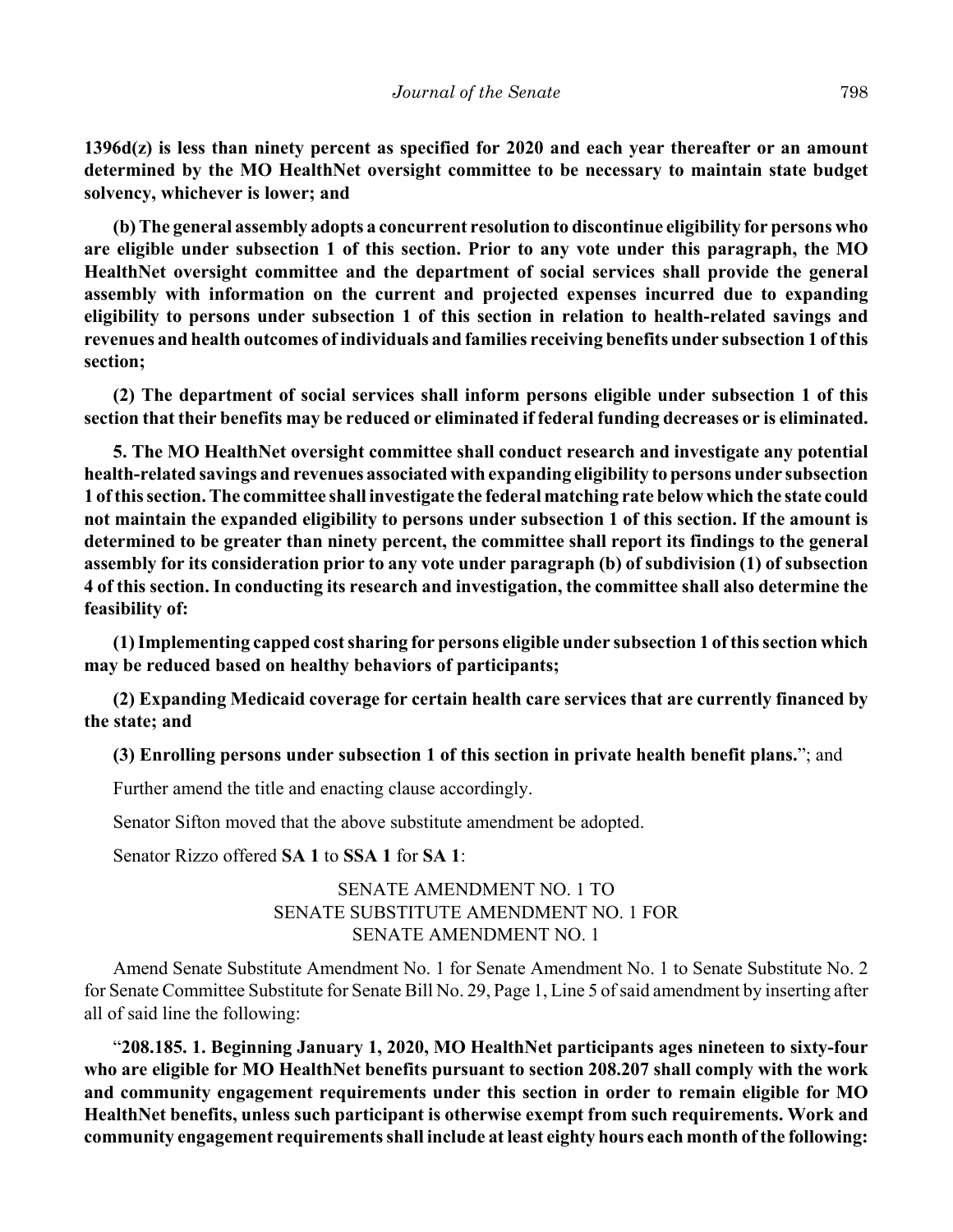**(1) Unsubsidized or subsidized private or public sector employment;**

**(2) Education, including vocational educational training, job skills training directly related to employment, education directly related to employment for individuals who have not received a high school diploma or certificate of high school equivalency, or satisfactory attendance at a secondary school;**

**(3) Community service;**

**(4) Job search and job readiness assistance;**

**(5) Provision of child care services to an individual who is participating in a community service program;**

**(6) Satisfaction of work requirements for participants of temporary assistance for needy families or the supplemental nutrition assistance program who are also MO HealthNet participants;**

**(7) Participation in a substance abuse treatment program; or**

**(8) Any combination thereof.**

**2. The work and community engagement requirements under this section shall not apply to a participant who is:**

**(1) Under the age of nineteen or over the age of sixty-four;**

**(2) Medically frail, including individuals:**

**(a) With disabling mental disorders;**

**(b) With serious and complex medical conditions;**

**(c) With a physical, intellectual, or developmental disability that significantly impairs their ability to perform one or more activities of daily living; or**

**(d) With a disability determination based on criteria under the Social Security Act, including a current determination by the department of social services that he or she is permanently or totally disabled;**

**(3) Pregnant or caring for a child under the age of one or otherwise a recipient of MO HealthNet services under section 208.662;**

**(4) A primary caregiver of a dependent child under the age of six or a dependent adult; provided, that not more than one participant may claim primary caregiver status in a household; or**

**(5) A participant who is also a participant of temporary assistance for needy families or the supplemental nutrition assistance program and who is exempt from the work requirements of either of those programs.**

**3. In order that work and community engagement requirements shall not be impossible or unduly burdensome for participants, the department may permit further exemptions from the work and community engagement requirements under this section in areas of high unemployment, limited economies or educational opportunities, or lack of public transportation, or for good cause. Good cause shall include, but not be limited to, the following circumstances:**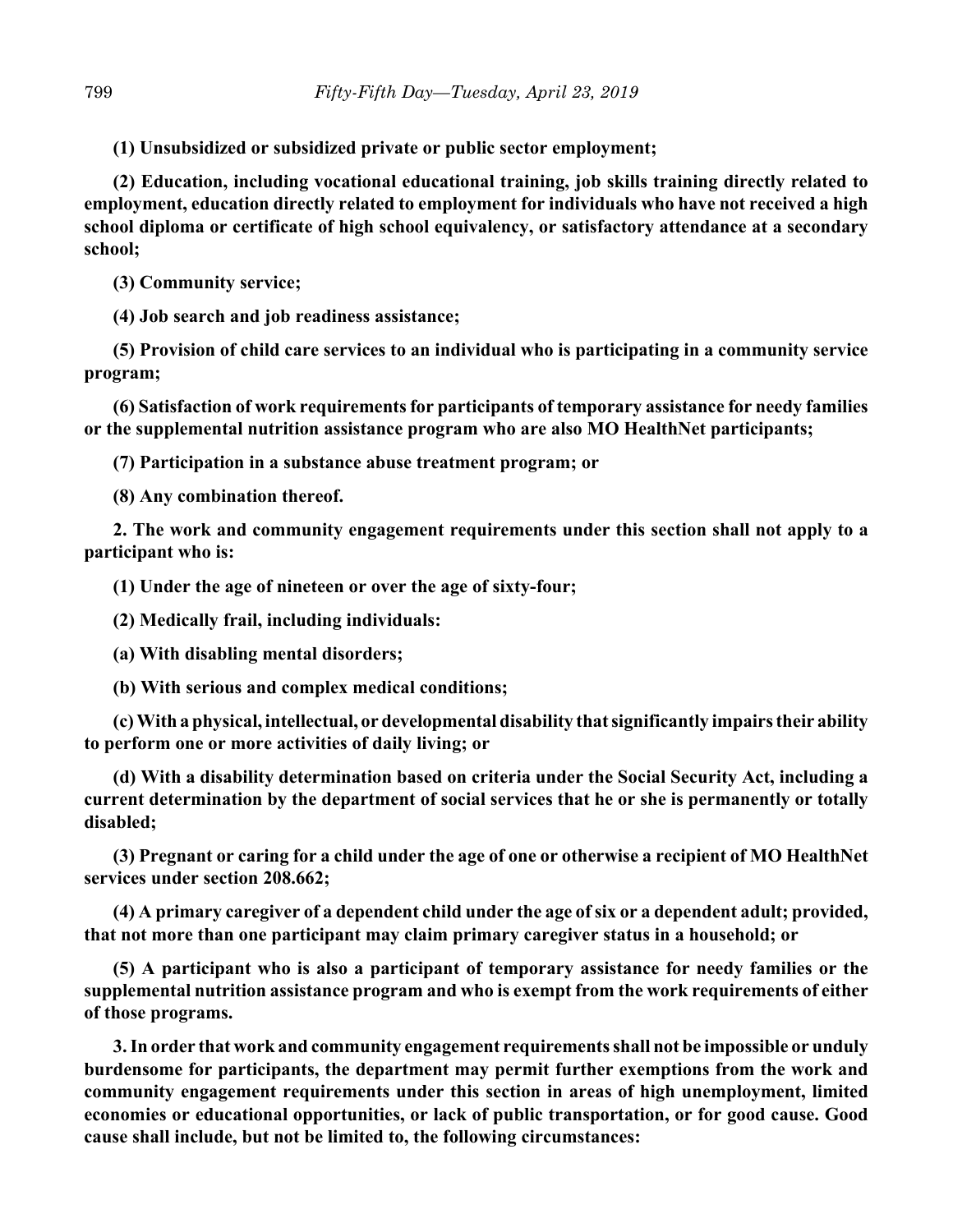**(1) The participant has a disability as defined by the Americans with Disabilities Act, Section 504 of the Rehabilitation Act of 1973, or Section 1557 of the Patient Protection and Affordable Care Act and is unable to meet the work and community engagement requirements for reasons related to that disability;**

**(2) The participant has an immediate family member in the home with a disability as defined by the Americans with Disabilities Act, Section 504 of the Rehabilitation Act of 1973, or Section 1557 of the Patient Protection and Affordable Care Act and the participant is unable to meet the work and community engagement requirements for reasons related to the disability of such family member;**

**(3) The participant or an immediate family member in the home experiences a hospitalization or serious illness;**

**(4) The participant experiences the birth or death of a family member in the home;**

**(5) The participant experiences severe inclement weather, including a natural disaster, and is unable to meet the work and community engagement requirements; and**

**(6) The participant experiences a family emergency or other life-changing event, including divorce or domestic violence.**

**4. The department shall provide reasonable accommodations for participants with disabilities as defined by the Americans with Disabilities Act, Section 504 of the Rehabilitation Act of 1973, or Section 1557 of the Patient Protection and Affordable Care Act, as necessary, to enable such participants an equal opportunity to participant in and benefit from the work and community engagement requirements under this section. Reasonable accommodations shall include, but not be limited to, the following:**

**(1) Exemption from the work and community engagement requirements when the participant is unable to comply for reasons relating to his or her disability;**

**(2) Modification in the number of hours of work and community engagement required when a participant is unable to comply with the required number of hours; and**

**(3) Provision of support services necessary for compliance, when compliance is possible with such supports.**

**5. The department may promulgate rules and regulations to implement the provisions of this section. Any rule or portion of a rule, as that term is defined in section 536.010 that is created under the authority delegated in this section shall become effective only if it complies with and is subject to all of the provisions of chapter 536, and, if applicable, section 536.028. This section and chapter 536 are nonseverable and if any of the powers vested with the general assembly pursuant to chapter 536, to review, to delay the effective date, or to disapprove and annul a rule are subsequently held unconstitutional, then the grant of rulemaking authority and any rule proposed or adopted after August 28, 2019, shall be invalid and void.**

**6. The department shall seek all appropriate waivers and state plan amendments from the federal Department of Health and Human Services necessary to implement the provisions of this section. The provisions of this section shall not be implemented unless such waivers and state plan amendments are approved.**".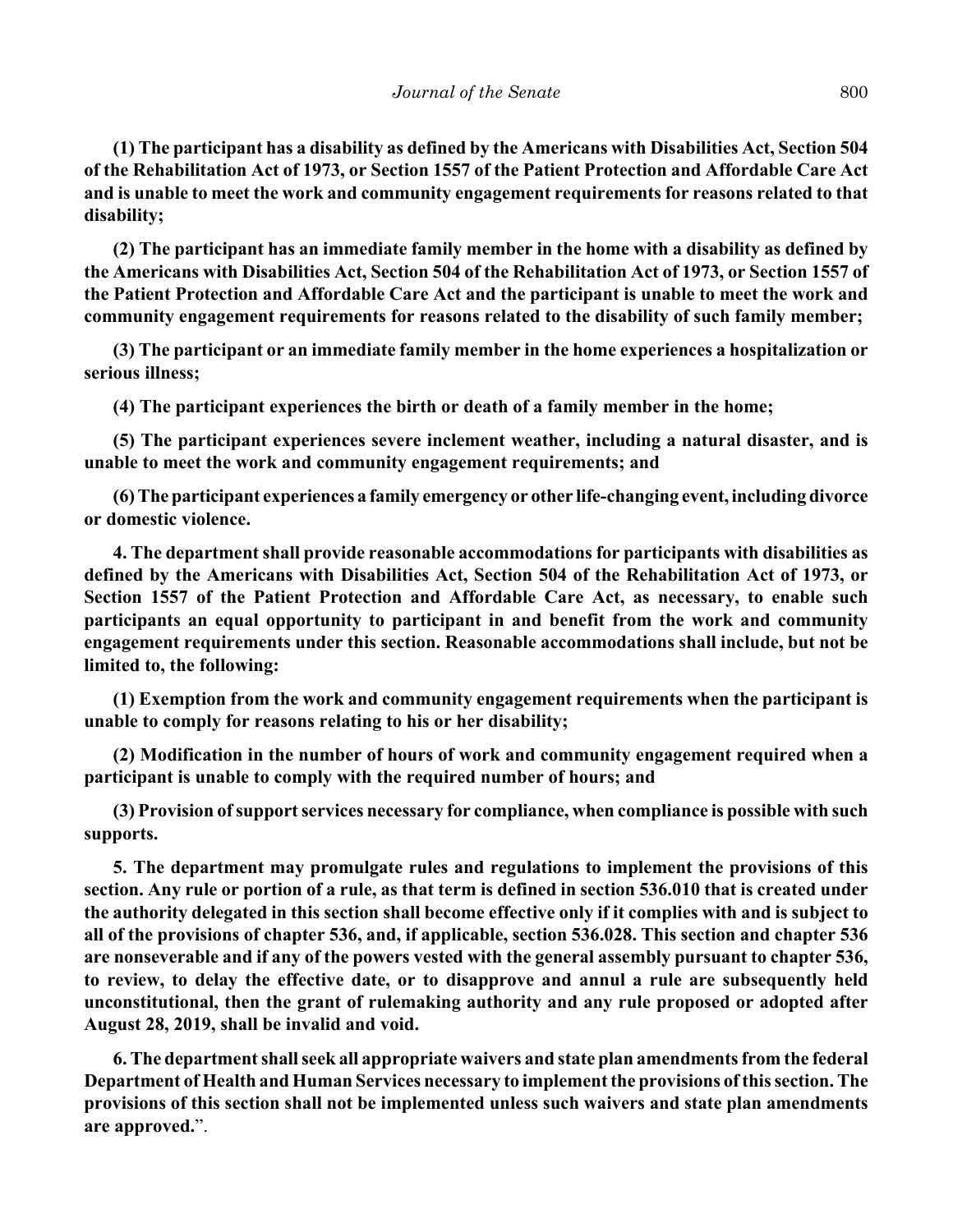Senator Rizzo moved that the above amendment be adopted and requested a roll call vote be taken. He was joined in his request by Senators May, Nasheed, Sifton and Walsh.

At the request of Senator Rizzo, **SA 1** to **SSA 1** for **SA 1** was withdrawn.

Senator Rizzo offered **SA 2** to **SSA 1** for **SA 1**:

## SENATE AMENDMENT NO. 2 TO SENATE SUBSTITUTE AMENDMENT NO. 1 FOR SENATE AMENDMENT NO. 1

Amend Senate Substitute Amendment No. 1 for Senate Amendment No. 1 to Senate Substitute No. 2 for Senate Committee Substitute for Senate Bill No. 29, Page 1, Line 5 of said amendment by inserting after all of said line the following:

"**208.185. 1. Beginning January 1, 2020, MO HealthNet participants ages nineteen to sixty-four who are eligible for MO HealthNet benefits pursuant to section 208.207 shall comply with the work and community engagement requirements under this section in order to remain eligible for MO HealthNet benefits, unless such participant is otherwise exempt from such requirements. Work and community engagement requirements shall include at least eighty hours each month of the following:**

**(1) Unsubsidized or subsidized private or public sector employment;**

**(2) Education, including vocational educational training, job skills training directly related to employment, education directly related to employment for individuals who have not received a high school diploma or certificate of high school equivalency, or satisfactory attendance at a secondary school;**

**(3) Community service;**

**(4) Job search and job readiness assistance;**

**(5) Provision of child care services to an individual who is participating in a community service program;**

**(6) Satisfaction of work requirements for participants of temporary assistance for needy families or the supplemental nutrition assistance program who are also MO HealthNet participants;**

**(7) Participation in a substance abuse treatment program; or**

**(8) Any combination thereof.**

**2. The work and community engagement requirements under this section shall not apply to a participant who is:**

**(1) Under the age of nineteen or over the age of sixty-four;**

**(2) Medically frail, including individuals:**

**(a) With disabling mental disorders;**

**(b) With serious and complex medical conditions;**

**(c) With a physical, intellectual, or developmental disability that significantly impairs their ability**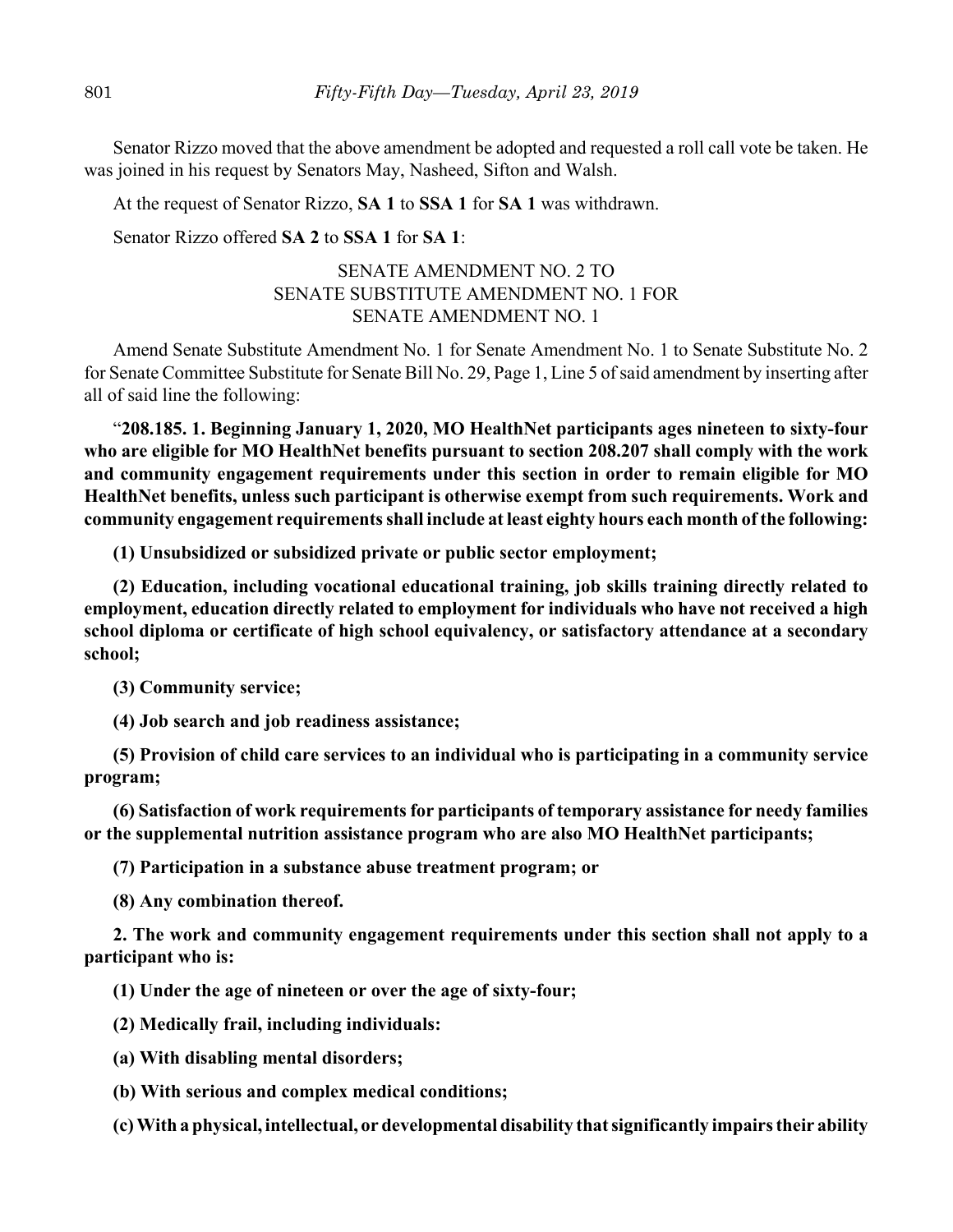**to perform one or more activities of daily living; or**

**(d) With a disability determination based on criteria under the Social Security Act, including a current determination by the department of social services that he or she is permanently or totally disabled;**

**(3) Pregnant or caring for a child under the age of one or otherwise a recipient of MO HealthNet services under section 208.662;**

**(4) A primary caregiver of a dependent child under the age of six or a dependent adult; provided, that not more than one participant may claim primary caregiver status in a household; or**

**(5) A participant who is also a participant of temporary assistance for needy families or the supplemental nutrition assistance program and who is exempt from the work requirements of either of those programs.**

**3. In order that work and community engagement requirements shall not be impossible or unduly burdensome for participants, the department may permit further exemptions from the work and community engagement requirements under this section in areas of high unemployment, limited economies or educational opportunities, or lack of public transportation, or for good cause. Good cause shall include, but not be limited to, the following circumstances:**

**(1) The participant has a disability as defined by the Americans with Disabilities Act, Section 504 of the Rehabilitation Act of 1973, or Section 1557 of the Patient Protection and Affordable Care Act and is unable to meet the work and community engagement requirements for reasons related to that disability;**

**(2) The participant has an immediate family member in the home with a disability as defined by the Americans with Disabilities Act, Section 504 of the Rehabilitation Act of 1973, or Section 1557 of the Patient Protection and Affordable Care Act and the participant is unable to meet the work and community engagement requirements for reasons related to the disability of such family member;**

**(3) The participant or an immediate family member in the home experiences a hospitalization or serious illness;**

**(4) The participant experiences the birth or death of a family member in the home;**

**(5) The participant experiences severe inclement weather, including a natural disaster, and is unable to meet the work and community engagement requirements; and**

**(6) The participant experiences a family emergency or other life-changing event, including divorce or domestic violence.**

**4. The department shall provide reasonable accommodations for participants with disabilities as defined by the Americans with Disabilities Act, Section 504 of the Rehabilitation Act of 1973, or Section 1557 of the Patient Protection and Affordable Care Act, as necessary, to enable such participants an equal opportunity to participate in and benefit from the work and community engagement requirements under this section. Reasonable accommodations shall include, but not be limited to, the following:**

**(1) Exemption from the work and community engagement requirements when the participant is**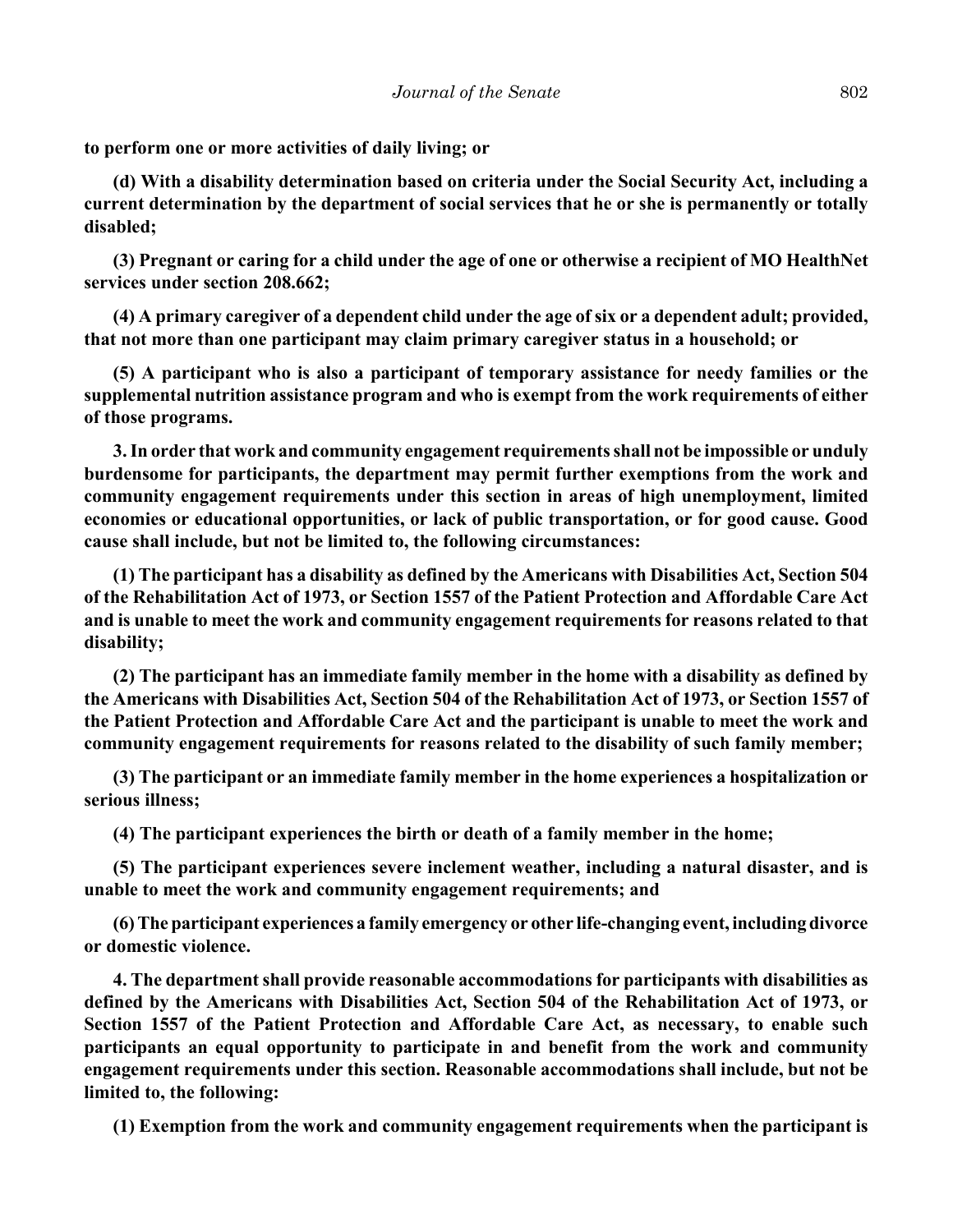**unable to comply for reasons relating to his or her disability;**

**(2) Modification in the number of hours of work and community engagement required when a participant is unable to comply with the required number of hours; and**

**(3) Provision of support services necessary for compliance, when compliance is possible with such supports.**

**5. The department may promulgate rules and regulations to implement the provisions of this section. Any rule or portion of a rule, as that term is defined in section 536.010 that is created under the authority delegated in this section shall become effective only if it complies with and is subject to all of the provisions of chapter 536, and, if applicable, section 536.028. This section and chapter 536 are nonseverable and if any of the powers vested with the general assembly pursuant to chapter 536, to review, to delay the effective date, or to disapprove and annul a rule are subsequently held unconstitutional, then the grant of rulemaking authority and any rule proposed or adopted after August 28, 2019, shall be invalid and void.**

**6. The department shall seek all appropriate waivers and state plan amendments from the federal Department of Health and Human Services necessary to implement the provisions of this section. The provisions of this section shall not be implemented unless such waivers and state plan amendments are approved.**"; and

Further amend said amendment, page 3, line 19, by inserting after all of said line the following:

"Further amend said bill, page 14, section 633.401, line 12, by inserting after all of said line the following:

"**Section 1. If any provision of this act or the application thereof to anyone or to any circumstance is held invalid, the remaining provisions of this act and the application of such provisions to others or other circumstances shall not be affected thereby.**"; and".

Senator Rizzo moved that the above amendment be adopted and requested a roll call vote be taken. He was joined in his request by Senators Arthur, Schupp, Sifton and Walsh.

Senator Hough assumed the Chair.

At the request of Senator Hegeman, **SS No. 2** for **SCS** for **SB 29** was withdrawn, rendering **SA 2** to **SSA 1** for **SA 1**, **SSA 1** for **SA 1** and **SA 1** moot.

Senator Hegeman offered **SS No. 3** for **SCS** for **SB 29**, entitled:

## SENATE SUBSTITUTE NO. 3 FOR SENATE COMMITTEE SUBSTITUTE FOR SENATE BILL NO. 29

An Act to repeal sections 190.839, 198.439, 208.437, 208.480, 338.550, and 633.401, RSMo, and to enact in lieu thereof six new sections relating to reimbursement allowance taxes.

Senator Hegeman moved that **SS No. 3** for **SCS** for **SB 29** be adopted, which motion prevailed.

On motion of Senator Hegeman, **SS No. 3** for **SCS** for **SB 29** was declared perfected and ordered printed.

## **MESSAGES FROM THE HOUSE**

The following messages were received from the House of Representatives through its Chief Clerk: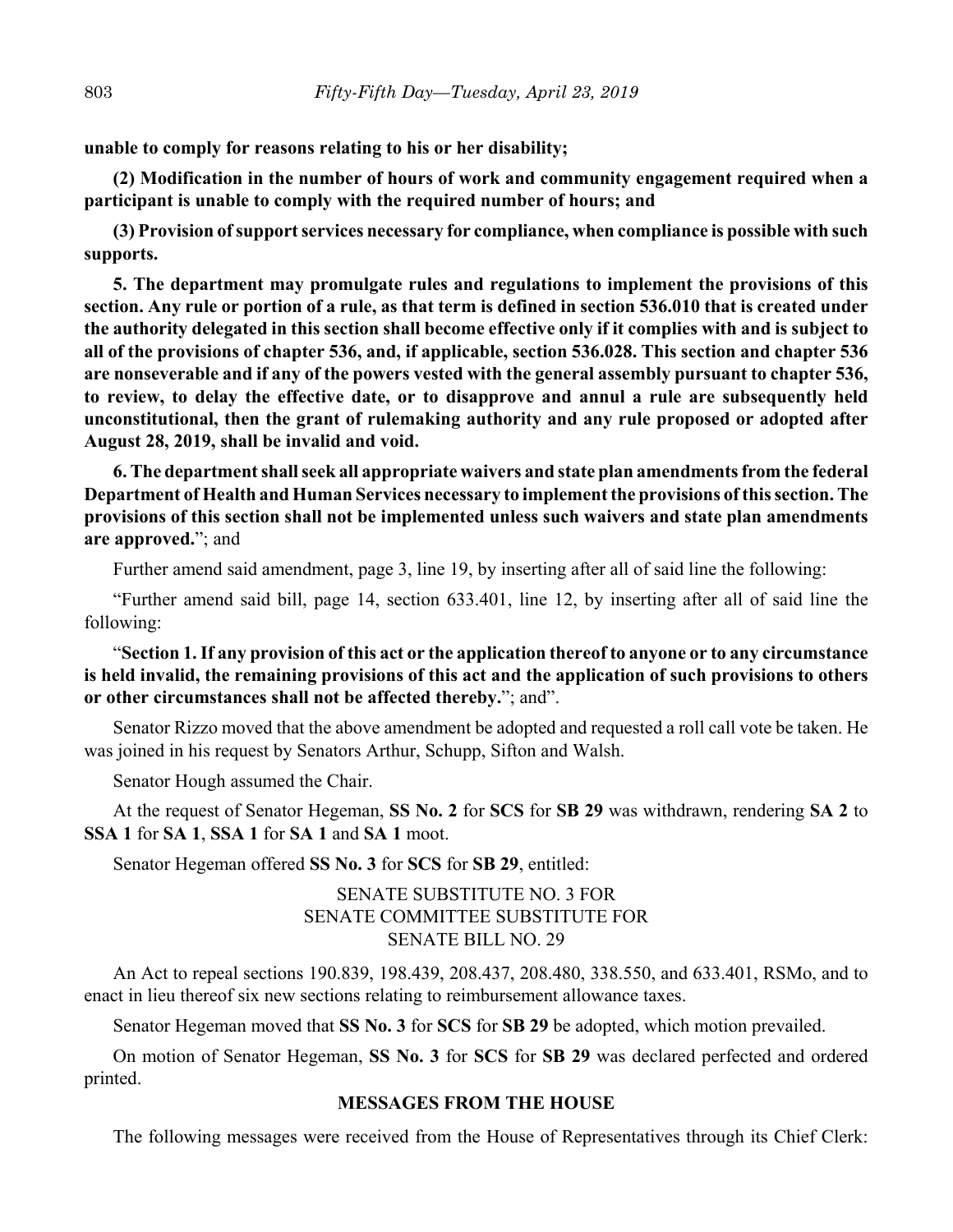Mr. President: I am instructed by the House of Representatives to inform the Senate that the House has taken up and passed **HCB 5**, entitled:

An Act to amend chapter 227, RSMo, by adding thereto twelve new sections relating to the designation of memorial highways.

In which the concurrence of the Senate is respectfully requested.

Read 1st time.

Also,

Mr. President: I am instructed by the House of Representatives to inform the Senate that the House has taken up and passed **HCB 10**, entitled:

An Act to repeal sections 115.081, 115.085, 115.631, 115.637, 116.050, 116.155, 116.160, 116.180, and 116.230, RSMo, and to enact in lieu thereof ten new sections relating to elections, with penalty provisions.

In which the concurrence of the Senate is respectfully requested.

Read 1st time.

Also,

Mr. President: I am instructed by the House of Representatives to inform the Senate that the House has taken up and passed **HCB 7**, entitled:

An Act to amend chapter 168, RSMo, by adding thereto one new section relating to elementary and secondary education.

In which the concurrence of the Senate is respectfully requested.

Read 1st time.

Also,

Mr. President: I am instructed by the House of Representatives to inform the Senate that the House has taken up and passed **HCS** for **HB 919**, entitled:

An Act to amend chapter 528, RSMo, by adding thereto eleven new sections relating to the partition of property among heirs.

In which the concurrence of the Senate is respectfully requested.

Read 1st time.

Also,

Mr. President: I am instructed by the House of Representatives to inform the Senate that the House has taken up and passed **HCS** for **HB 1099**, entitled:

An Act to amend chapter 174, RSMo, by adding thereto two new sections relating to higher education.

In which the concurrence of the Senate is respectfully requested.

Read 1st time.

Also,

Mr. President: I am instructed by the House of Representatives to inform the Senate that the House has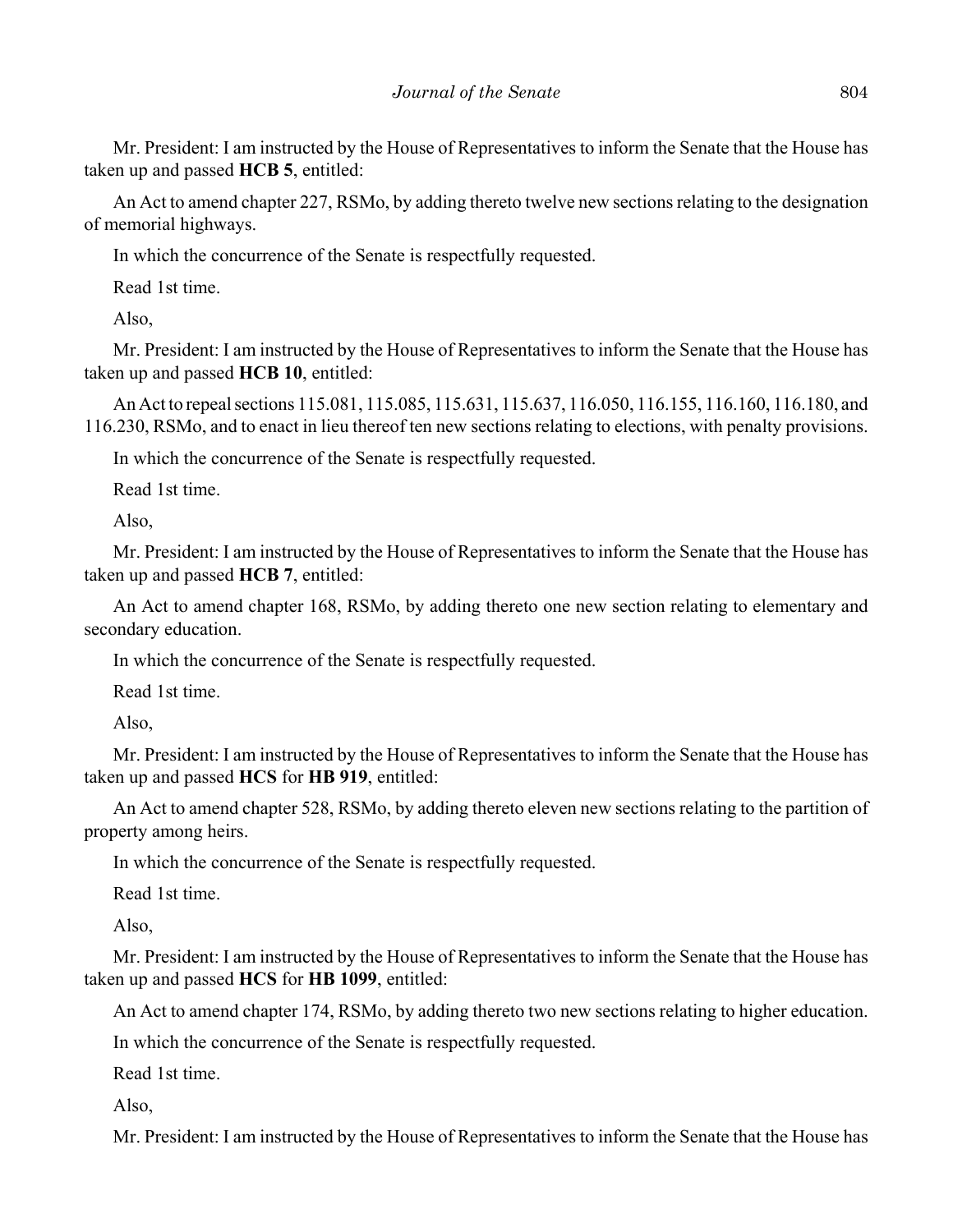taken up and passed **HB 1237**, entitled:

An Act to authorize the conveyance of certain state property.

In which the concurrence of the Senate is respectfully requested.

Read 1st time.

## **REFERRALS**

President Pro Tem Schatz referred **HCS** for **HB 192**, with **SCS** and **HB 332**, with **SCS**, to the Committee on Fiscal Oversight.

## **REPORTS OF STANDING COMMITTEES**

Senator Rowden, Chairman of the Committee on Rules, Joint Rules, Resolutions and Ethics, submitted the following report:

Mr. President: Your Committee on Rules, Joint Rules, Resolutions and Ethics, to which was referred **SS** for **SCS** for **SBs 70** and **128**, begs leave to report that it has examined the same and finds that the bill has been truly perfected and that the printed copies furnished the Senators are correct.

## **INTRODUCTIONS OF GUESTS**

Senator Williams introduced to the Senate, Camila Chaves, Bogota, Colombia. On motion of Senator Rowden, the Senate adjourned under the rules.

#### SENATE CALENDAR

#### FIFTY-SIXTH DAY–WEDNESDAY, APRIL 24, 2019

#### FORMAL CALENDAR

#### HOUSE BILLS ON SECOND READING

HCS for HB 937 HB 930-Ross HB 769-Ross HB 1057-Shawan HB 186-Trent HCS for HBs 281 & 570 HCS for HB 749 HB 1062-Hansen HCS for HB 1206 HCS for HB 1151 HB 756-Pfautsch

HB 943-McGirl HCS for HB 951 HB 637-Shawan HCB 1-Roden HCB 5-Ruth HCB 10-Shaul HCB 7-Roeber HCS for HB 919 HCS for HB 1099 HB 1237-Fitzwater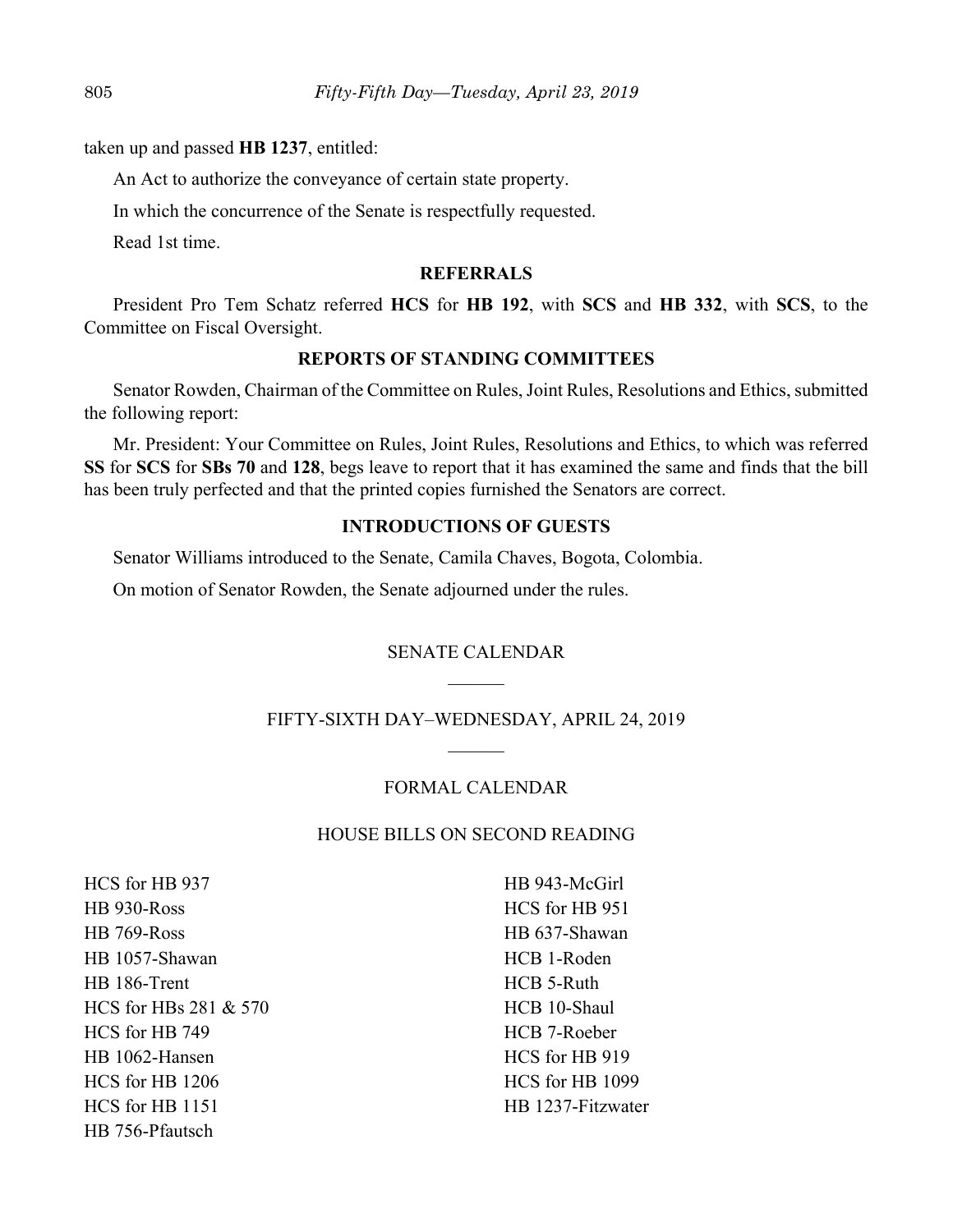## THIRD READING OF SENATE BILLS

SCS for SB 465-Burlison (In Fiscal Oversight) SS for SCS for SBs 70 & 128-Hough

## SENATE BILLS FOR PERFECTION

 1. SB 514-Sater 2. SB 430-Libla 3. SB 186-Hegeman 4. SB 302-Wallingford 5. SB 347-Burlison 6. SB 439-Brown 7. SB 303-Riddle, with SCS 8. SB 376-Riddle 9. SB 82-Cunningham, with SCS 10. SB 161-Cunningham 11. SB 144-Burlison, with SCS 12. SJR 20-Koenig, with SCS 13. SB 208-Wallingford

- 14. SB 189-Crawford, with SCS 15. SB 385-Bernskoetter 16. SB 409-Wieland, et al 17. SB 437-Hoskins 18. SB 286-Hough 19. SB 325-Crawford, with SCS 20. SBs 8 & 74-Emery, with SCS 21. SB 386-O'Laughlin, with SCS 22. SB 272-Emery, with SCS 23. SB 265-Luetkemeyer, with SCS 24. SB 135-Sifton, with SCS 25. SB 342-Curls and Nasheed
- 26. SB 424-Luetkemeyer

# HOUSE BILLS ON THIRD READING

- 1. HCS for HB 225, with SCS (Romine)
- 2. HCS for HB 255 (Cierpiot)
- 3. HCS for HB 469 (Wallingford)
- 4. HCS for HB 677 (Cierpiot)
- 5. HB 260-Taylor, with SCS (Bernskoetter)
- 6. HCS for HB 547, with SCS (Bernskoetter)
- 7. HCS for HB 169, with SCS (Romine)
- 8. HB 219-Wood (Sater) (In Fiscal Oversight)
- 9. HB 831-Sharpe (Brown)
- 10. HCS for HB 694 (Riddle)
- 11. HCS#2 for HB 499 (Schatz) (In Fiscal Oversight)
- 12. HCS for HB 192, with SCS (Emery) (In Fiscal Oversight)
- 13. HB 485-Dogan, with SCS (Emery)
- 14. HCS for HB 564, with SCS (Koenig) (In Fiscal Oversight)
- 15. HCS for HB 678, with SCS (Williams)
- 16. HCS for HB 399, with SCS (Hoskins)
- 17. HB 126-Schroer, with SCS (Koenig) (In Fiscal Oversight)
- 18. HB 138-Kidd (Wallingford)
- 19. HB 332-Lynch, with SCS (Wallingford) (In Fiscal Oversight)
- 20. HCS for HBs 243 & 544, with SCS (Arthur)
- 21. HCS for HB 220, with SCS (O'Laughlin)
- 22. HB 821-Solon (Luetkemeyer)
- 23. HB 565-Morse, with SCS (Wallingford)
- 24. HCS for HB 447, with SCS (Riddle) (In Fiscal Oversight)
- 25. HB 113-Smith, with SCS (Emery)
- 26. HCS for HB 1 (Hegeman)
- 27. HCS for HB 2, with SCS (Hegeman)
- 28. HCS for HB 3, with SCS (Hegeman)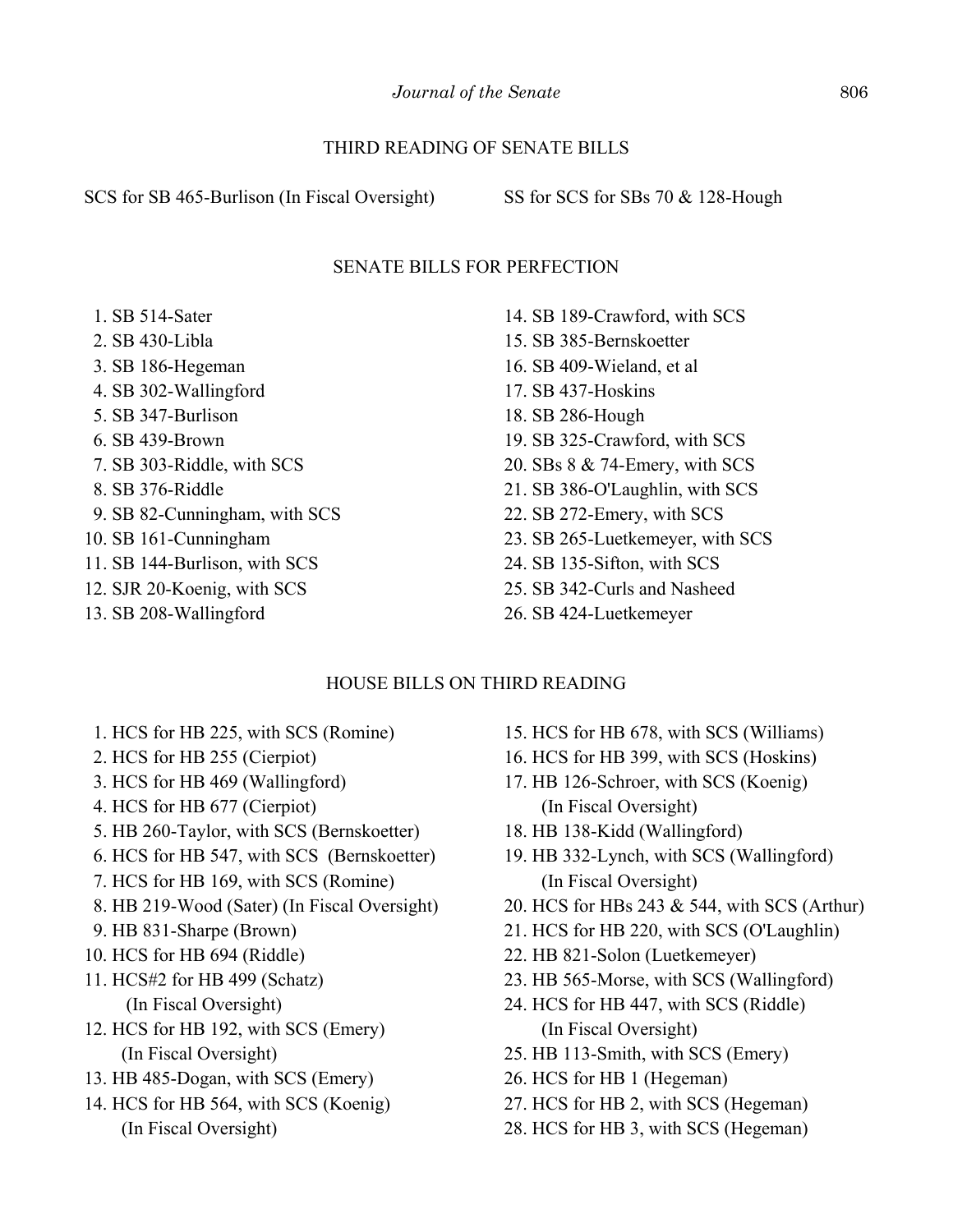- 29. HCS for HB 4, with SCS (Hegeman) 30. HCS for HB 5, with SCS (Hegeman) 31. HCS for HB 6, with SCS (Hegeman) 32. HCS for HB 7, with SCS (Hegeman) 33. HCS for HB 8, with SCS (Hegeman)
- 34. HCS for HB 9, with SCS (Hegeman) 35. HCS for HB 10, with SCS (Hegeman) 36. HCS for HB 11, with SCS (Hegeman) 37. HCS for HB 12, with SCS (Hegeman) 38. HCS for HB 13, with SCS (Hegeman)

#### INFORMAL CALENDAR

#### SENATE BILLS FOR PERFECTION

SB 1-Curls and Nasheed, with SCS SB 3-Curls SB 4-Sater SB 5-Sater, et al, with SCS SB 10-Cunningham, with SCS & SA 1 (pending) SB 14-Wallingford SB 16-Romine, with SCS, SS for SCS, SA 3 & point of order (pending) SB 19-Libla, with SA 1 (pending) SB 31-Wieland SB 37-Onder and Nasheed, with SCS SB 39-Onder SB 44-Hoskins, with SCS & SS#3 for SCS (pending) SBs 46 & 50-Koenig, with SCS, SS for SCS & SA 6 (pending) SB 49-Rowden, with SCS SB 52-Eigel, with SCS SB 56-Cierpiot, with SCS, SS for SCS & SA 1 (pending) SB 57-Cierpiot SB 62-Burlison, with SCS SB 65-White, with SS (pending) SB 69-Hough SB 76-Sater, with SCS (pending) SB 78-Sater SB 97-Hegeman, with SCS SB 100-Riddle, with SS (pending) SB 118-Cierpiot, with SCS

SB 132-Emery, with SCS SB 141-Koenig SB 150-Koenig, with SCS SBs 153 & 117-Sifton, with SCS SB 154-Luetkemeyer, with SS & SA 2 (pending) SB 155-Luetkemeyer SB 160-Koenig, with SCS, SS for SCS & SA 2 (pending) SB 168-Wallingford, with SCS SB 201-Romine SB 205-Arthur, with SCS SB 211-Wallingford SB 222-Hough SB 224-Luetkemeyer, with SS#2 (pending) SB 225-Curls SB 234-White SB 252-Wieland, with SCS SB 255-Bernskoetter SB 259-Romine, with SS & SA 3 (pending) SB 276-Rowden, with SCS SB 278-Wallingford, with SCS SBs 279, 139 & 345-Onder and Emery, with SCS SB 292-Eigel, with SCS & SS#2 for SCS (pending) SB 293-Hough, with SCS SB 296-Cierpiot, with SCS SB 298-White, with SCS SB 300-Eigel SB 312-Eigel